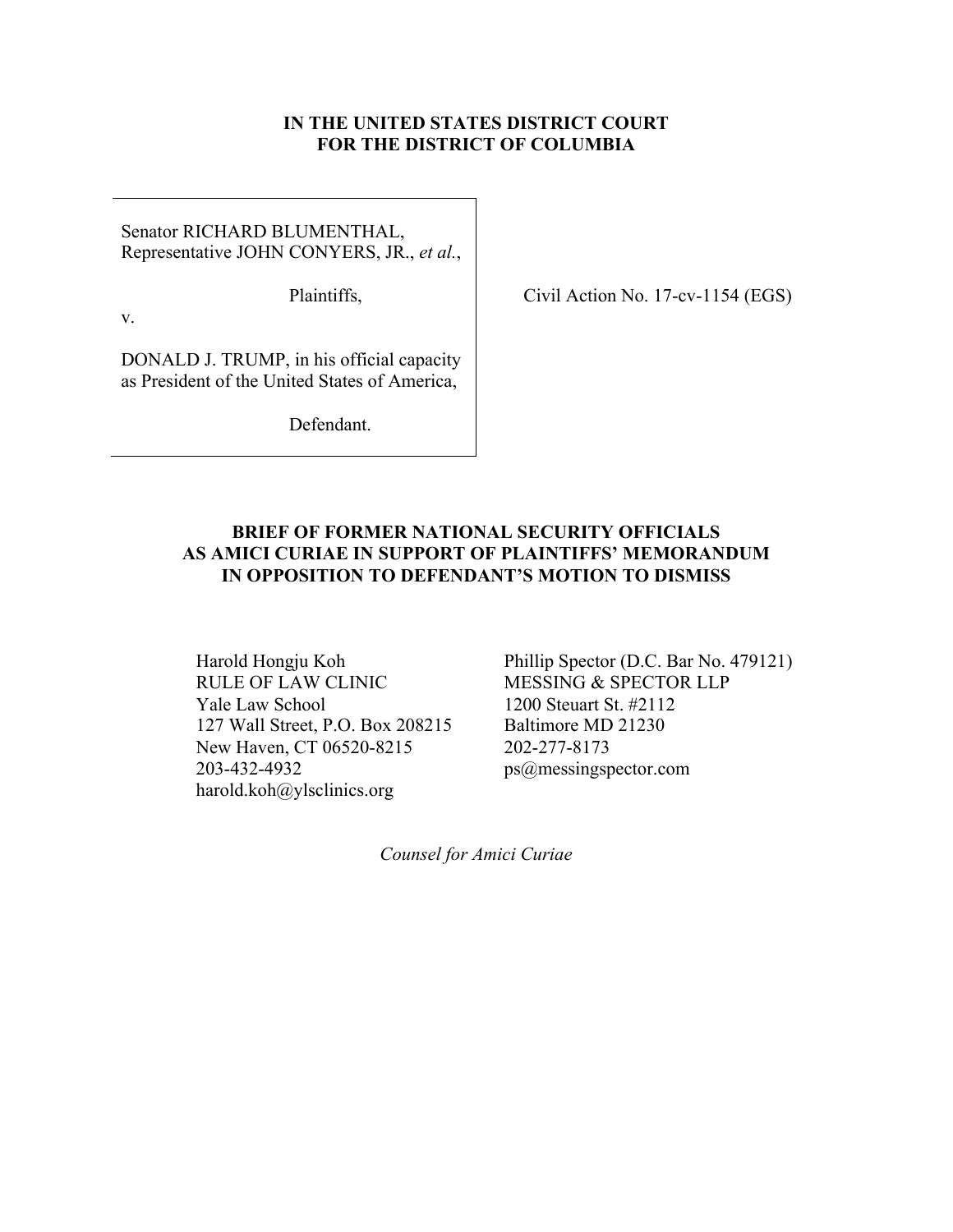# **TABLE OF CONTENTS**

| I.  | The Foreign Emoluments Clause seeks to protect U.S. national security and foreign policy<br>interests by requiring Congress' notice and approval of the President's private business |
|-----|--------------------------------------------------------------------------------------------------------------------------------------------------------------------------------------|
| II. | A reading of the Foreign Emoluments Clause that encompasses private business dealings<br>with foreign governments is essential to U.S. national security and foreign policy          |
|     |                                                                                                                                                                                      |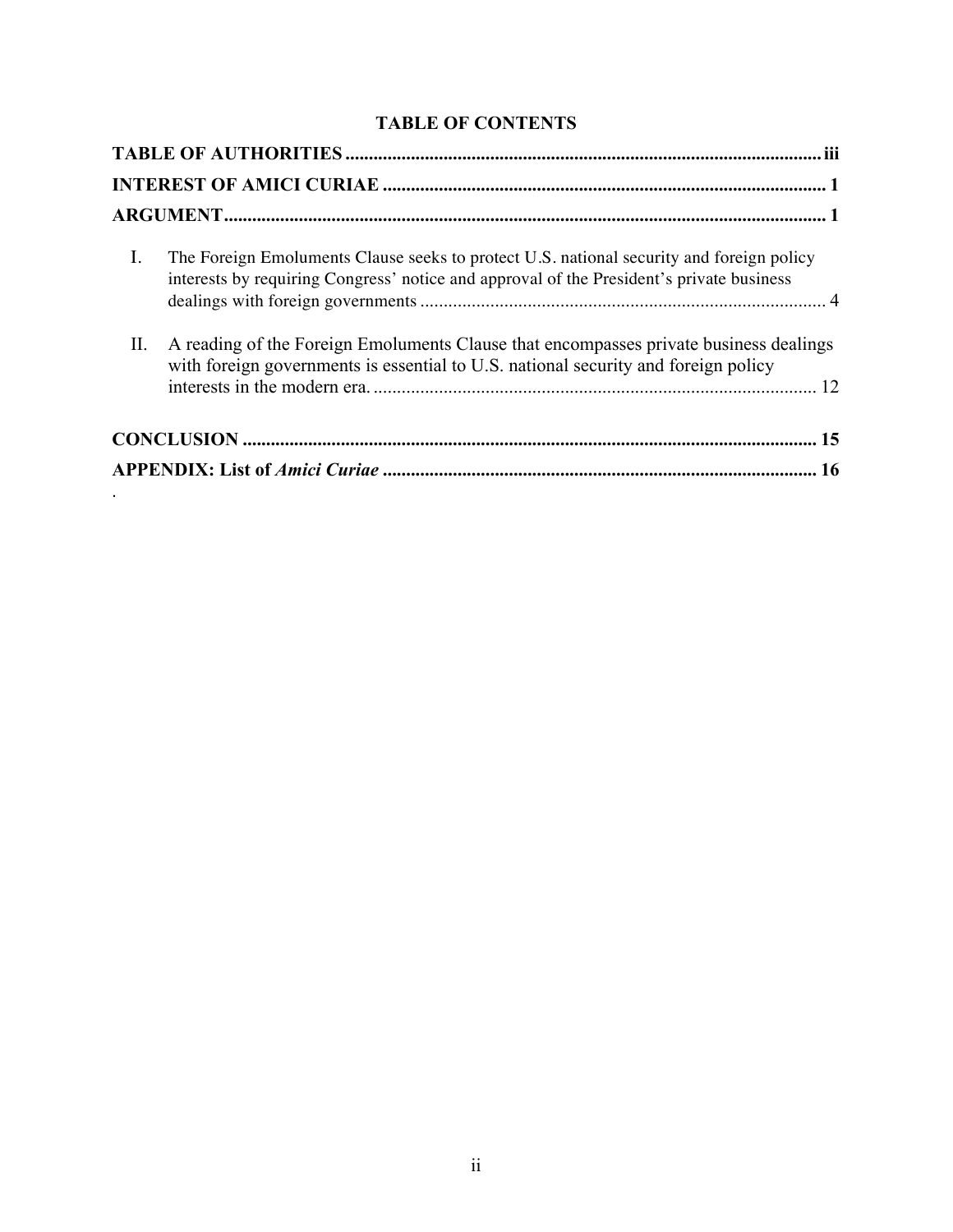# **TABLE OF AUTHORITIES**

| <b>CASES</b>                                                                     |  |
|----------------------------------------------------------------------------------|--|
|                                                                                  |  |
|                                                                                  |  |
|                                                                                  |  |
| <b>CONSTITUTIONAL PROVISIONS</b>                                                 |  |
|                                                                                  |  |
| STATUTES AND LEGISLATIVE MATERIALS                                               |  |
|                                                                                  |  |
|                                                                                  |  |
|                                                                                  |  |
|                                                                                  |  |
|                                                                                  |  |
|                                                                                  |  |
|                                                                                  |  |
|                                                                                  |  |
|                                                                                  |  |
|                                                                                  |  |
|                                                                                  |  |
|                                                                                  |  |
|                                                                                  |  |
| DAVID ROBERTSON, DEBATES AND OTHER PROCEEDINGS OF THE CONVENTION OF VIRGINIA (2d |  |
| RECORDS OF THE FEDERAL CONVENTION OF 1787 (Max Farrand ed., 1911)  5, 6          |  |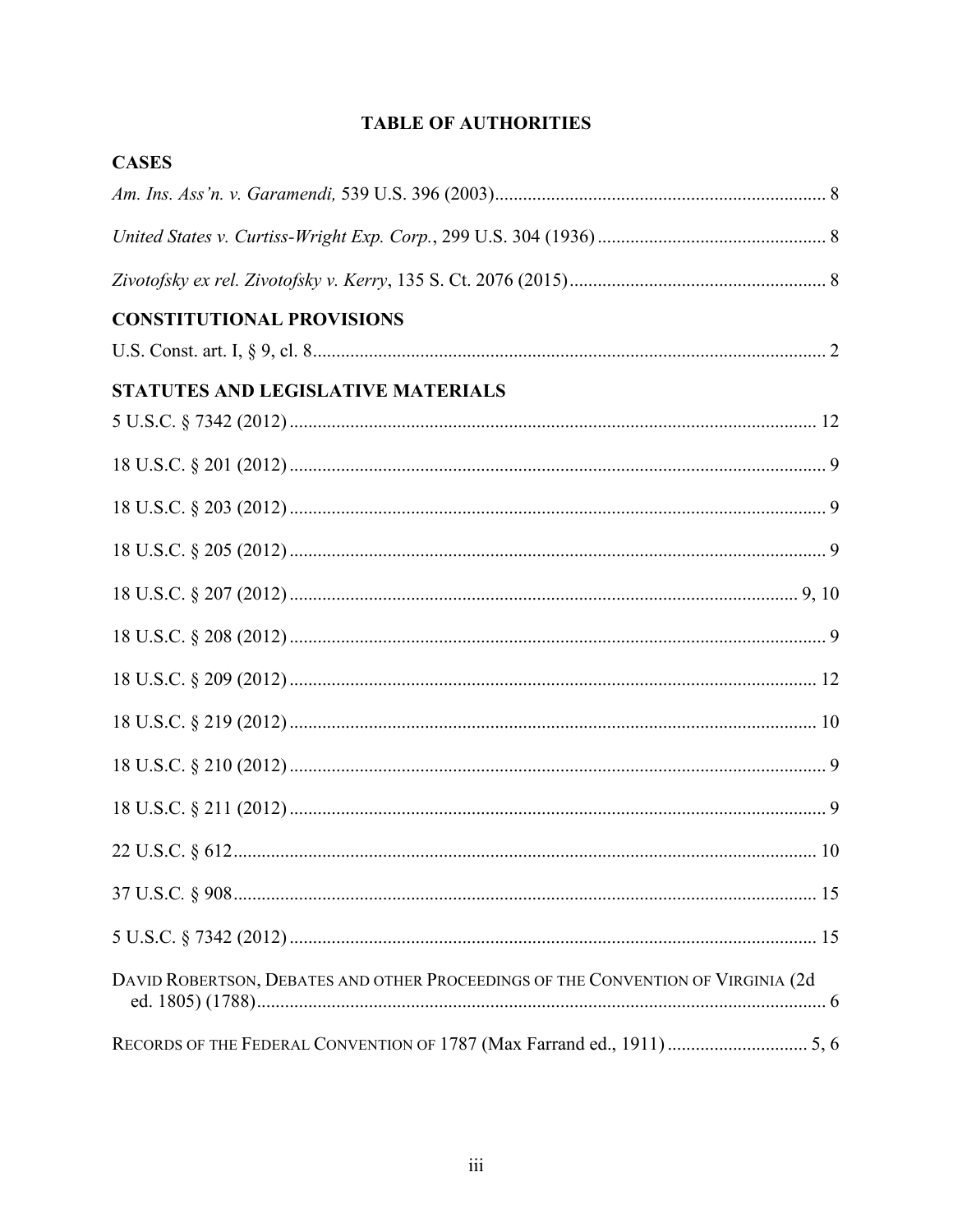# **EXECUTIVE MATERIALS**

| Applicability of Foreign Emoluments Clause to Emp't of Gov't Emps. by Foreign Pub. Univs.,   |
|----------------------------------------------------------------------------------------------|
| Application of Foreign Emoluments Clause to Part-Time Consultant for the Nuclear             |
| Applicability of the Emoluments Clause to Non-Government Members of ACUS, 17 Op.             |
| Brief for the United States as Amicus Curiae, Brown v. Bd. of Educ., 347 U.S. 483 (1954) 13  |
| Committee on Foreign Investment in U.S.: Process Overview, U.S. Dep't of the Treasury        |
|                                                                                              |
| Gifts from Foreign Prince-Officer-Constitutional Prohibition, 24 Op. Att'y Gen. 116 (1902) 7 |
|                                                                                              |
| Letter from Laurence H. Silberman, Acting Att'y Gen., to Howard W. Cannon, Chairman,         |
| Office of Overseas Prosecutorial Development Assistance and Training, U.S. Dep't of Just 12  |
|                                                                                              |
| The U.S. Global Anticorruption Agenda, The White House (Sept. 24, 2015) 13                   |
|                                                                                              |

## **OTHER AUTHORITIES**

| Annex to the Recommendation of the Council on OECD Guidelines for Managing Conflict of      |  |
|---------------------------------------------------------------------------------------------|--|
| Clyde L. Grose, Louis XIV's Financial Relations with Charles II and the English Parliament, |  |
| Conflicts of Interest and the Presidency, CRS Legal Sidebar (Oct. 14, 2016)                 |  |
| Jack Maskell, Cong. Research Serv., R43365, Financial Assets and Conflict of Interest       |  |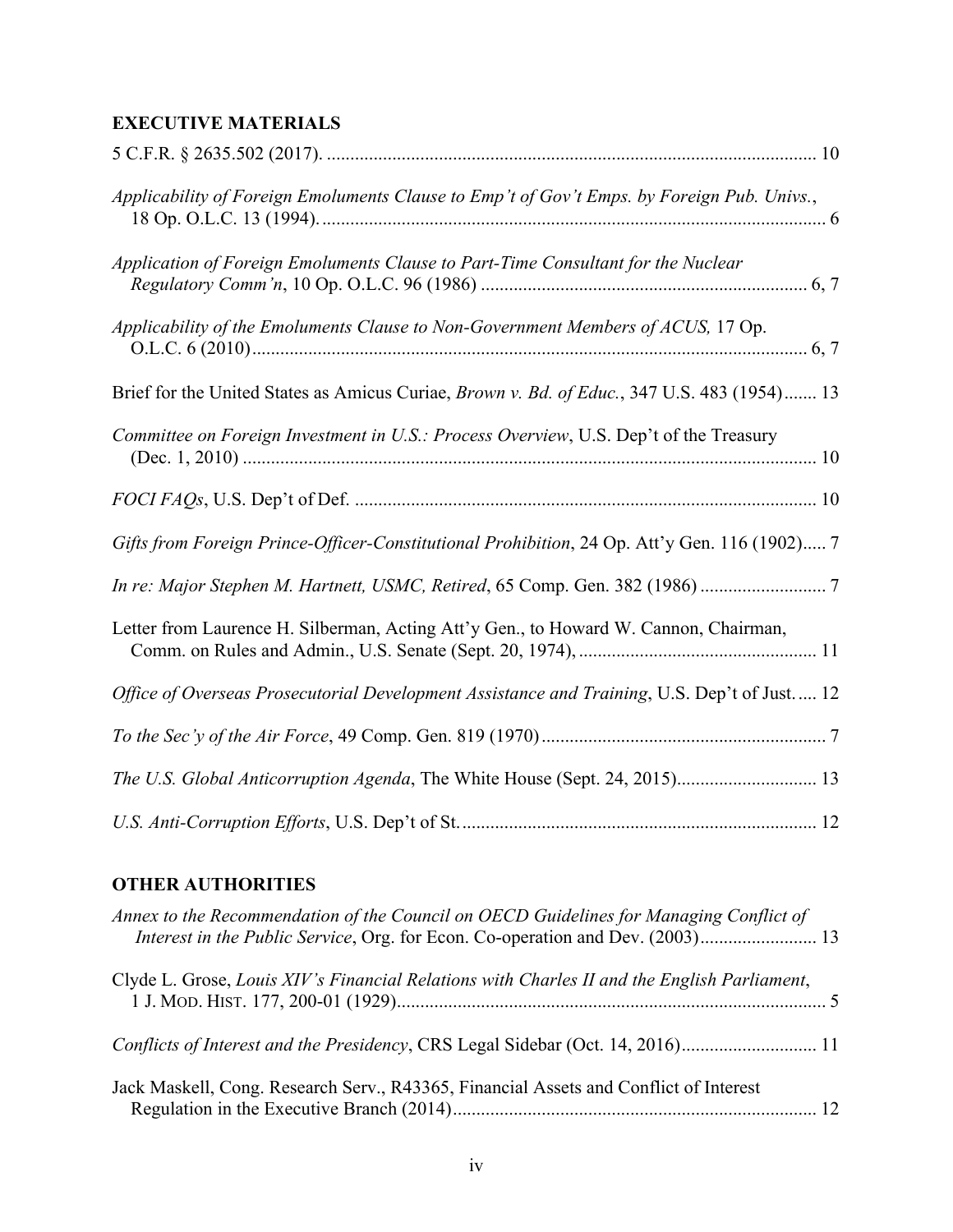| LAWRENCE LESSIG, REPUBLIC, LOST: HOW MONEY CORRUPTS CONGRESS-AND A PLAN                                                                                                       |  |
|-------------------------------------------------------------------------------------------------------------------------------------------------------------------------------|--|
|                                                                                                                                                                               |  |
| Mary Dudziak, <i>Desegregation as a Cold War Imperative</i> , 41 STAN, L. REV. 61 (1988) 13                                                                                   |  |
| ST. GEORGE TUCKER, BLACKSTONE'S COMMENTARIES: WITH NOTES OF REFERENCE, TO THE<br>CONSTITUTION AND LAWS, OF THE FEDERAL GOVERNMENT OF THE UNITED STATES (William               |  |
| The Association of the Bar of the City of New York, Special Committee on Congressional<br>Ethics, James C. Kirby, Executive Director, Congress and the Public Trust (1970) 12 |  |
| Theodoric Meyer and Matthew Nussbaum, Trump Reports Assets of at Least \$1.4 Billion in                                                                                       |  |
| ZEPHYR TEACHOUT, CORRUPTION IN AMERICA: FROM BENJAMIN FRANKLIN'S SNUFF BOX TO                                                                                                 |  |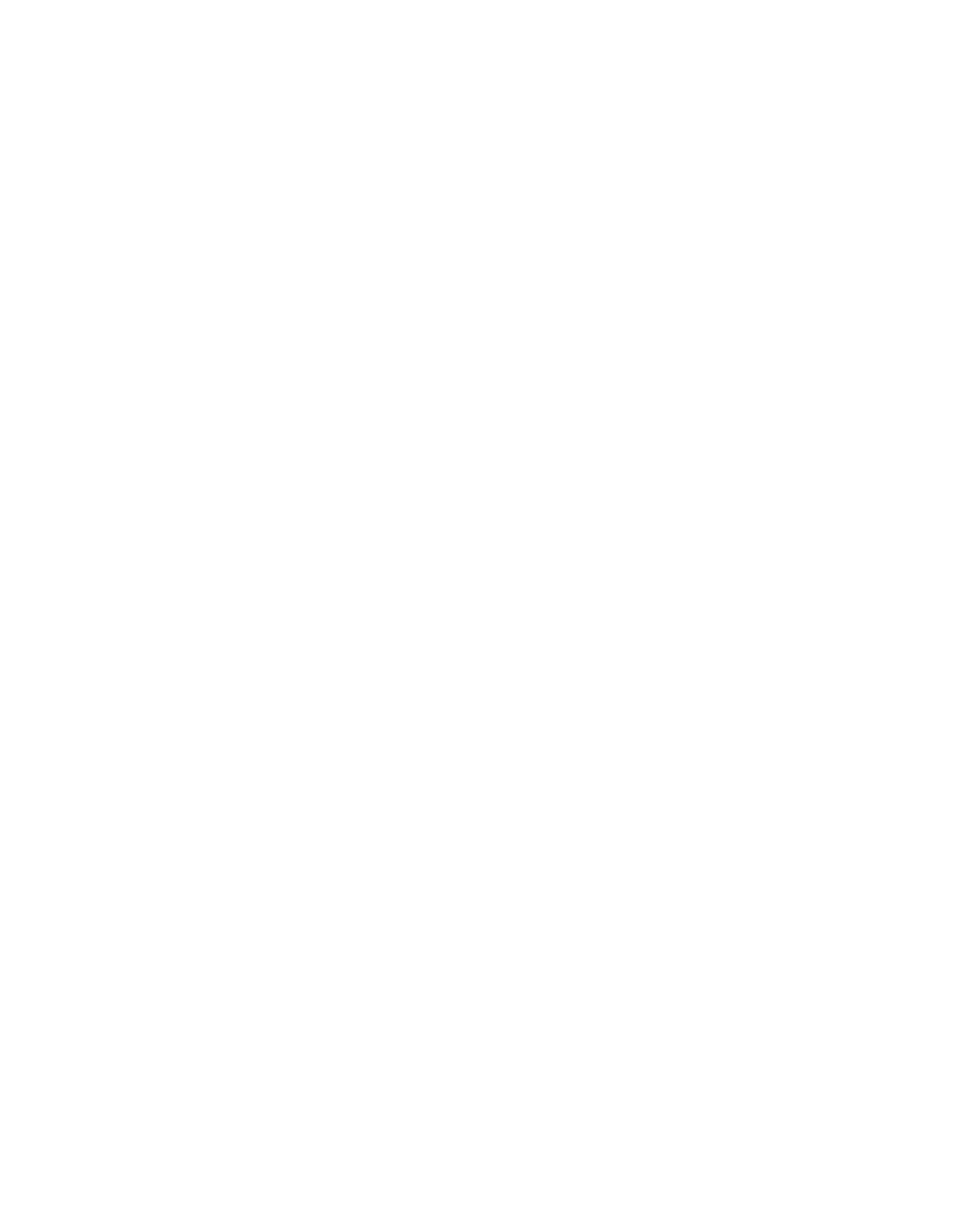#### **INTEREST OF** *AMICI CURIAE*<sup>1</sup>

Amici curiae are former national security, foreign policy, and intelligence officials who have worked at the senior-most levels of the U.S. government for Presidents of both major political parties. Through their decades of public service, amici are intimately familiar with the need for the Executive to act decisively, with one voice, on behalf of the nation. For the same reason, amici understand the critical importance of—and while in office sought scrupulously to obey—rigorous ethical rules to protect against undue influence in the national security and foreign policy making process.

Amici respectfully submit this brief to lend the Court their perspective on why such strict ethical standards are so important to the national security and foreign policy interests of the United States. The need for such standards supports reading the Foreign Emoluments Clause broadly enough to encompass private financial interactions with foreign governments. Such a reading would allow Congress to exercise its oversight to ensure that no foreign influences improperly interfere with American policy, in a manner that does not undercut, but rather supports the Executive's wise exercise of national security and foreign policy prerogative.

### **ARGUMENT**

Amici take no position on the facts of this case. But on this motion to dismiss, where Plaintiffs' factual allegations must be taken as true, the issue for decision is whether the facts alleged would make out an actionable claim under the correct legal reading of the Foreign

<sup>&</sup>lt;sup>1</sup> Amici affirm that no counsel for any party authored this brief in whole or in part; no party or party's counsel contributed money intended to fund preparing or submitting the brief; and no person, other than amici, their members, and counsel, contributed money that was intended to fund preparing or submitting this brief. The views expressed by Yale Law School's legal clinics are not necessarily those of the Yale Law School.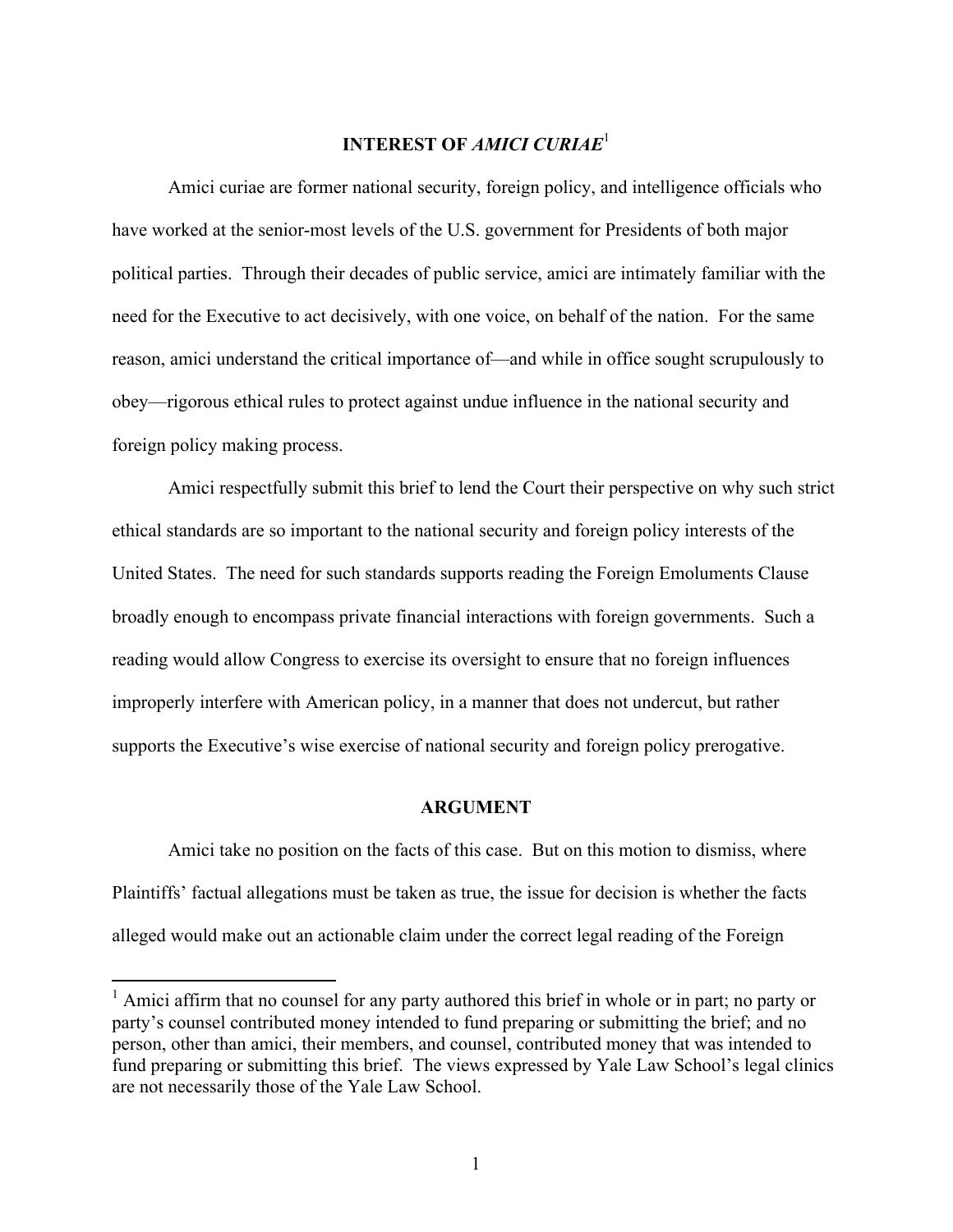Emoluments Clause. Plantiffs allege that the President has accepted something of value from a foreign government without either notification of or approval by Congress. If they can prove that claim, then under the correct reading of the Foreign Emoluments Clause, they have stated a claim upon which legal relief can be granted. Amici write to address the significant national security and foreign policy implications of this question.

The Foreign Emoluments Clause, U.S. Const. art. I, § 9, cl. 8, declares that

"No Title of Nobility shall be granted by the United States: And no Person holding any Office of Profit or Trust under them, shall, without the Consent of the Congress, accept of any present, Emolument, Office, or Title, of any kind whatever, from any King, Prince, or foreign State."

By so saying, the Framers sought to prevent the undue influence of foreign governments in our national security and foreign policy. The Foreign Emoluments Clause does not bar foreign payments *per se*. Instead, on its face, it defines a constitutional *process* to ensure that U.S. policymakers act solely in the nation's interest by (1) requiring *notification* of and *approval* by Congress prior to (2) *acceptance* of value from a foreign government (3) by the President or other federal officials.

Defendant would substitute for this approach a much narrower rule that allows the President to accept value from a foreign government in a broad sweep of cases without any process at all, including either notification of or approval by Congress. Defendant concedes only that the President may not receive certain gifts or compensation for services rendered in an official capacity or as an employee of a foreign government. But the Defendant's overly narrow reading would allow: (1) without any congressional oversight whatsoever, (2) acceptance of value from private business deals involving foreign governments or instrumentalities (3) by the President or other federal official in a manner that adds to their personal enrichment. The Defendant's constricted reading of the Foreign Emoluments Clause to exclude private financial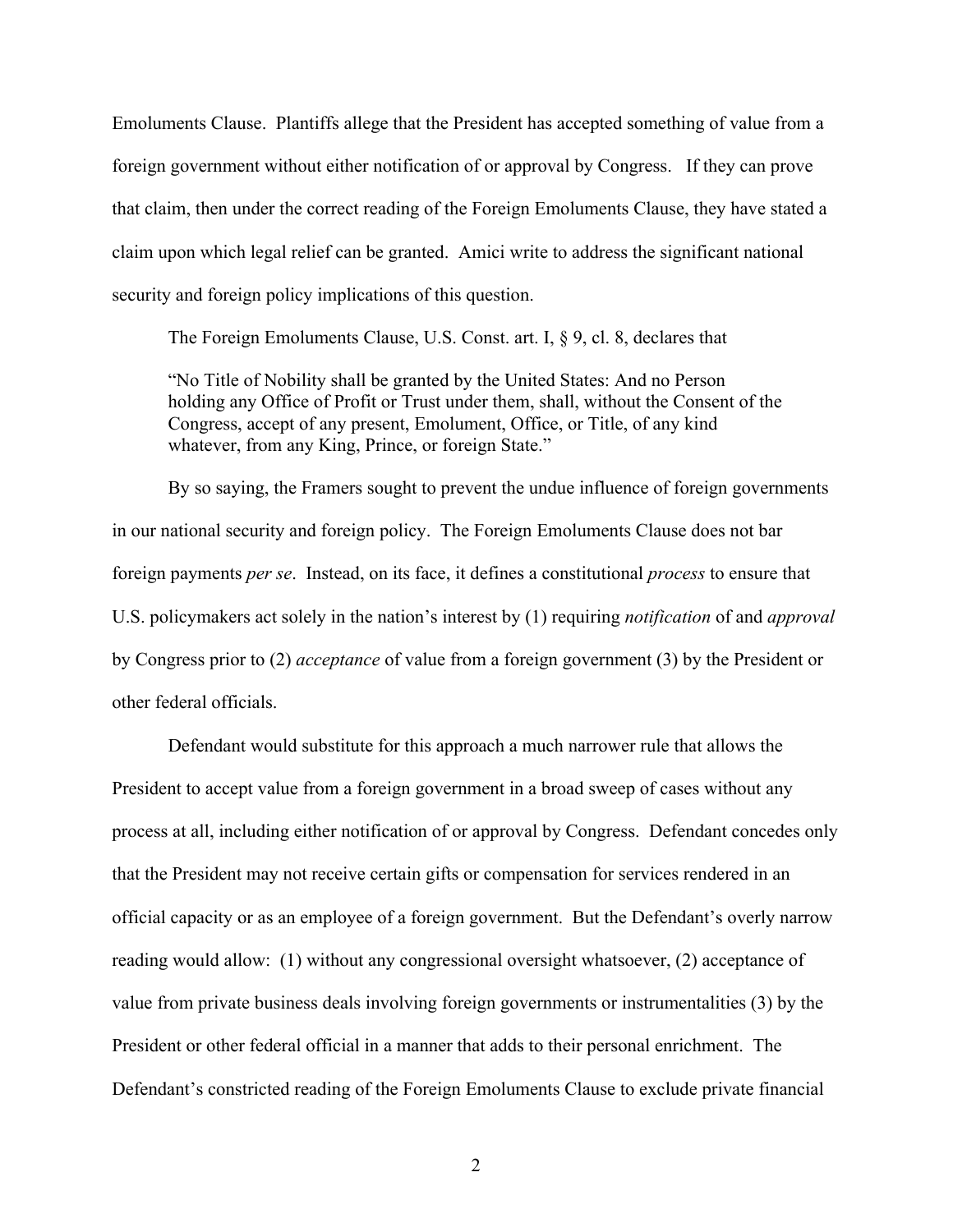dealings would undermine our existing national security and foreign policy process and eviscerate the Clause's prophylactic function.

Defendant's reading of the Foreign Emoluments Clause would give the President license to engage in a wide range of financial entanglements that could leave vulnerable even the most important national security and foreign policy interests of the United States. The Defendant's reading would permit a nation that plays a central role in the balance of power in the Middle East, one of the most fraught regions for U.S. national security in the world, to curry favor with the President by purchasing real estate from one of his companies. Their reading would allow a rising superpower with whom the U.S. is engaged in a wide range of sensitive security and trade relations to pursue an advantage by granting intellectual property benefits to the President immediately upon his taking office. Defendant's reading would allow a nation with one of the largest economies in Latin America, a region with critical interests for the U.S. in areas ranging from oil to trade to immigration, to approve a regulatory deal that personally enriches the President.

These are not hypothetical examples, but rather, specific allegations in the Plaintiffs' complaint involving Saudi Arabia, China and Argentina. As federal officials, we scrupulously avoided these sorts of private transactions with foreign governments, precisely because they would expose the U.S. to actual or perceived interference with U.S. national security and foreign policy. We also held the many government officials we supervised to the same standard. And when we entered the Executive Branch with private financial holdings that could give rise to conflicts of interest, we: (a) fully disclosed those relations, including in the ethics and national security clearance process, (b) recused ourselves from participating in national security or foreign policy matters related to those interests, and (c) took steps to avoid even an appearance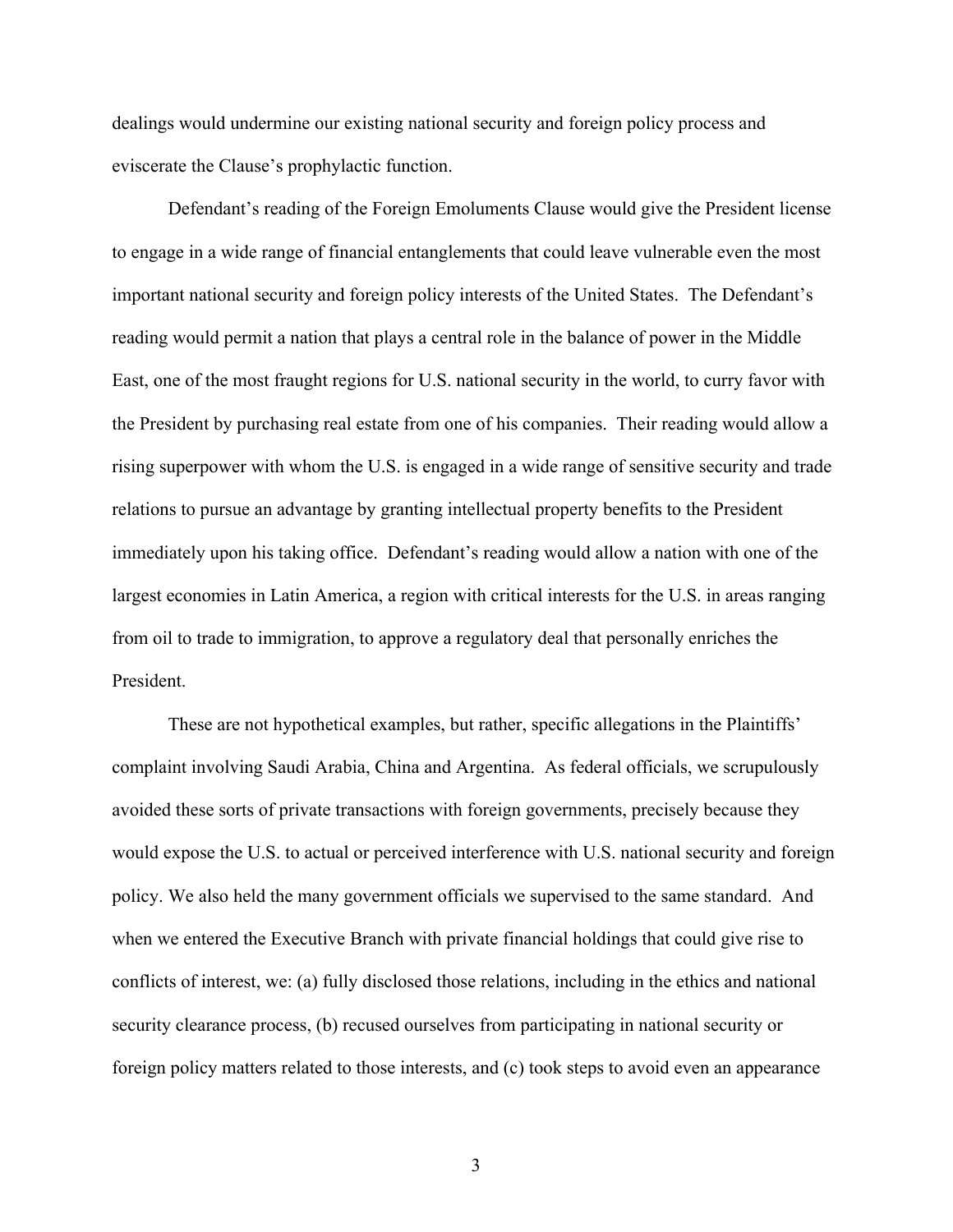of impropriety, including the foreswearing of income, (d) all unless we obtained a waiver or approval from the appropriate official under the appropriate laws and regulations. All of these were legal requirements that, however cumbersome, we understood were necessary and appropriate to fully safeguard our country's national security interests.

Allowing large streams of foreign government funds to go undisclosed and unreviewed would create a risk of undue influence through the entanglement of private funds and public decisions. It would undermine U.S. anti-corruption and good governance efforts around the globe as a key tenet of U.S. national security and foreign policy, and it would inject confusion and fragmentation into our diplomatic relations by allowing foreign officials multiple opportunities for leverage in our national security and foreign policy. Our security decisions should be based on national interest, not private gain; the venues for foreign policy and national security decision making should be embassies and diplomatic meetings, not corporate board rooms and private resorts; the means should be diplomatic engagement, not unreported financial relationships. The Framers of the U.S. Constitution wrote the Foreign Emoluments Clause precisely to protect these sound foreign policy practices. This Court should resist Defendant's efforts to gut it.

### **I. The Foreign Emoluments Clause seeks to protect U.S. national security and foreign policy interests by requiring Congress' notice and approval of the President's private business dealings with foreign governments.**

The Founders believed, in the words of George Washington, that "[f]ew men have virtue to withstand the highest bidder.<sup>22</sup> They were especially concerned that foreign nations would use financial or other means to interfere in our national security and foreign policy decisions.

<sup>&</sup>lt;sup>2</sup> Letter from George Washington to Robert Howe (Aug. 17, 1979), http://rotunda.upress.virginia.edu/founders/GEWN-03-22-02-0139.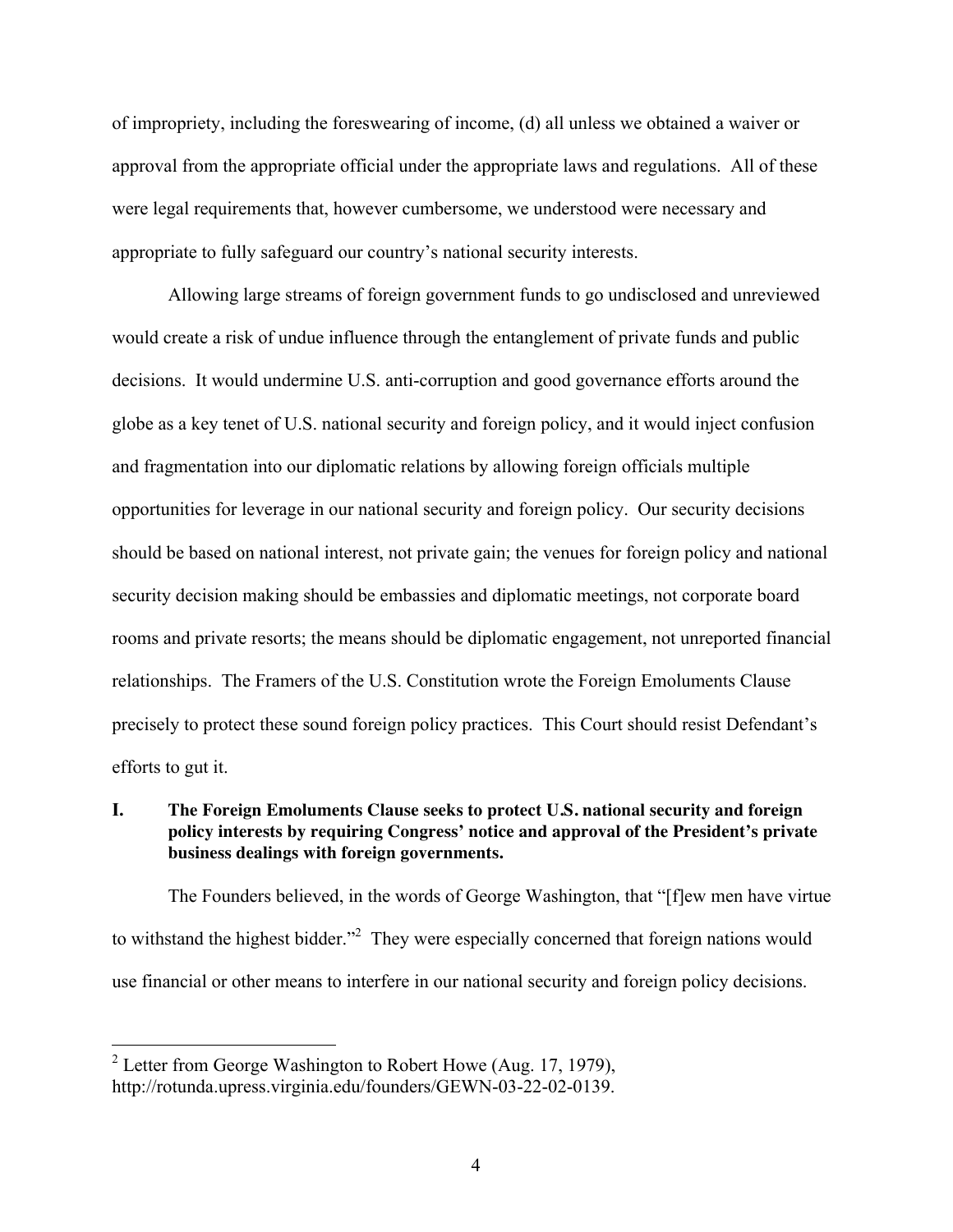Elbridge Gerry, a delegate to the Constitutional Convention, emphasized, "Foreign powers will intermeddle in our affairs, and spare no expence [sic] to influence them."<sup>3</sup> Alexander Hamilton warned that "[floreign powers also will not be idle spectators. They will interpose, the confusion will increase, and a dissolution of the Union ensue."<sup>4</sup>

To guard against these very real dangers, the Framers of the U.S. Constitution developed the Foreign Emoluments Clause. Delegate Charles Pinckney introduced the Clause with the explanation that it was meant to "preserve foreign Ministers & other officers of the U.S. independent of external influence."<sup>5</sup> An influential early American edition of Blackstone's Commentaries described the motivation behind the Foreign Emolument Clause as follows: "Corruption is too subtle a poison to be approached, without injury. Nothing can be more dangerous to any state, than influence from without, because it must be invariably bottomed upon corruption from within."<sup>6</sup>

<sup>&</sup>lt;sup>3</sup> 2 RECORDS OF THE FEDERAL CONVENTION OF 1787, at 268 (Max Farrand ed., 1911).<br><sup>4</sup> 1 *id.* at 285. An elected president posed an even greater risk: Madison noted that a president, as opposed to a hereditary monarch, would lack "that permanent stake in the public interest which would place him out of the reach of foreign corruption." 1 RECORDS OF THE FEDERAL CONVENTION, *supra* note 3, at 138. Even the British, however, were aware of the threat of external corruption: After dissolving Parliament, Charles II received payments from France, which raised concerns among some about Britain's dependence on the French. *See* LAWRENCE LESSIG, REPUBLIC, LOST: HOW MONEY CORRUPTS CONGRESS—AND A PLAN TO STOP IT 19 (2011); *see also* ST. GEORGE TUCKER, BLACKSTONE'S COMMENTARIES: WITH NOTES OF REFERENCE, TO THE CONSTITUTION AND LAWS, OF THE FEDERAL GOVERNMENT OF THE UNITED STATES (William Young Birch and Abraham Small, 1803) ("In the reign of Charles the second of England, that prince, and almost all his officers of state were either actual pensioners of the court France, or supposed to be under its influence . . . . The reign of that monarch has been . . . disgraceful to his memory."); Clyde L. Grose, *Louis XIV's Financial Relations with Charles II and the English Parliament*, 1 J. MOD. HIST. 177, 200-01 (1929) (noting that Charles II received

funds from France after dissolving Parliament). 5 2 RECORDS OF THE FEDERAL CONVENTION, *supra* note 3, at 389. <sup>6</sup> ST. GEORGE TUCKER, *supra* note 4, at 295.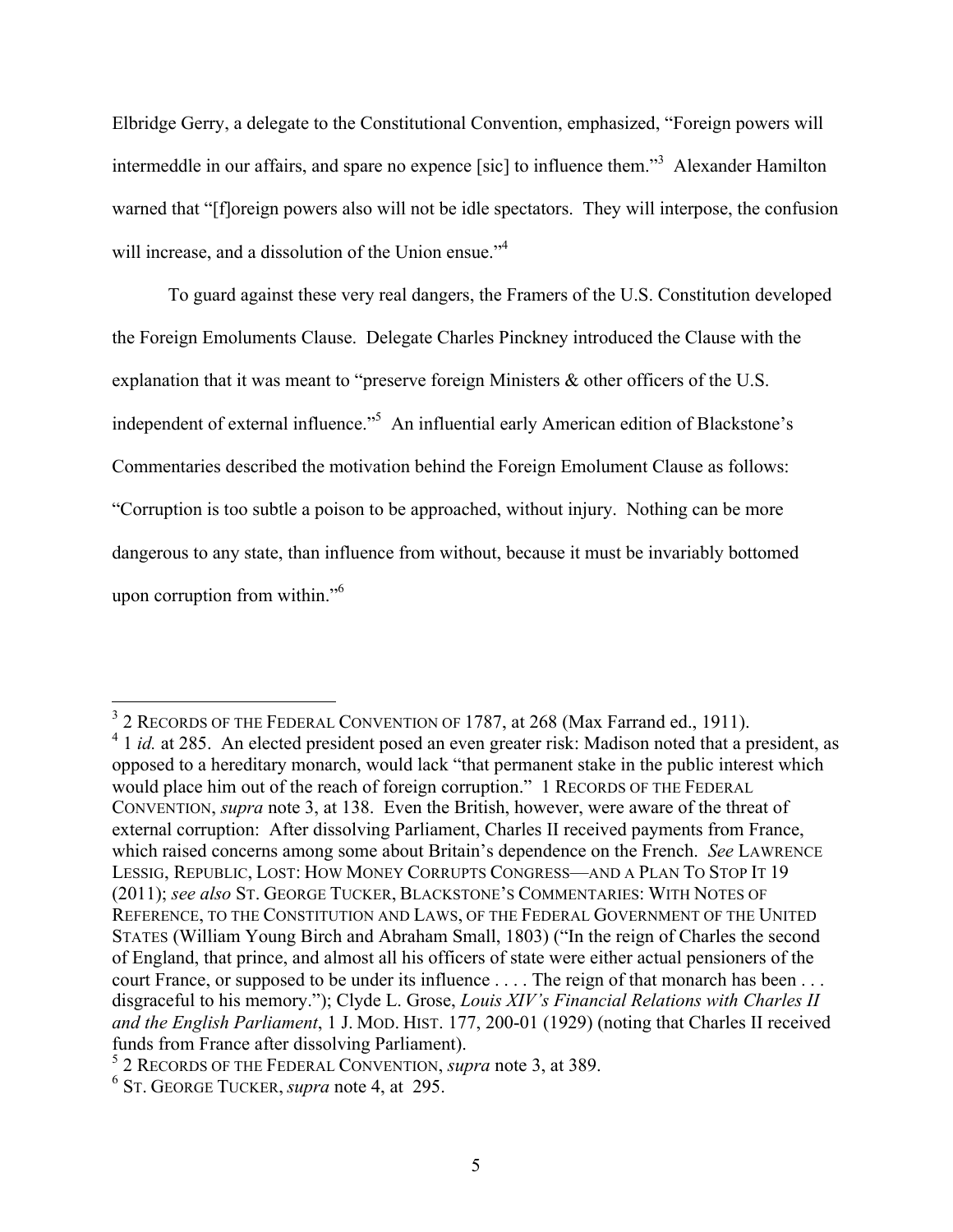The leading historical incident that motivated the inclusion of the Foreign Emoluments Clause in the Constitution was the King of France's presentation of a snuff box to Benjamin Franklin and other U.S. envoys.<sup>7</sup> These gifts focused America's attention on the need for constitutional guardrails on the ability of foreign powers to transfer items of value to influence U.S. national security. Delegate Edmund Randolph would later explain, "if at that moment, when we were in harmony with the king of France, we had supposed that he was corrupting our ambassador, it might have disturbed that confidence, and diminished that mutual friendship, which contributed to carry us through the war."<sup>8</sup> To address this concern, Randolph observed, "[i]t was thought proper, in order to exclude corruption and foreign influence, to prohibit any one in office from receiving or holding any emoluments from foreign states."9

Consistent with this purpose, the Framers wrote a Foreign Emoluments Clause that is sweeping in its scope. The broad constitutional language that emerged prohibited the acceptance by those holding offices of trust of emoluments "of any kind whatever". The Justice Department's Office of Legal Counsel has interpreted the Clause to be "sweeping and unqualified"<sup>10</sup> and "directed against every kind of influence by foreign governments upon officers of the United States."11 Or as the Comptroller General has explained, "it seems clear

 <sup>7</sup> *See* 3 RECORDS OF THE FEDERAL CONVENTION, *supra* note 3, at 327 n.1 (citations omitted); *see also* DAVID ROBERTSON, DEBATES AND OTHER PROCEEDINGS OF THE CONVENTION OF VIRGINIA 330-31 (2d ed. 1805) (1788) (recording Edmund Randolph's referring to a snuff box as the motivation for the Foreign Emoluments Clause); ZEPHYR TEACHOUT, CORRUPTION IN AMERICA: FROM BENJAMIN FRANKLIN'S SNUFF BOX TO CITIZENS UNITED (2014) 1-5, 23, 27 (2014) (discussing the French practice of giving snuff boxes to ambassadors and the concerns that generated).

<sup>8</sup> ROBERTSON, *supra* note 7, at 330-31 (1788) (recording the statement of Randolph). <sup>9</sup> *Id.* at 330.

<sup>10</sup> *Applicability of Foreign Emoluments Clause to Emp't of Gov't Emps. by Foreign Pub. Univs.*, 18 Op. O.L.C. 13, 17 (1994). <sup>11</sup> *Application of Foreign Emoluments Clause to Part-Time Consultant for the Nuclear*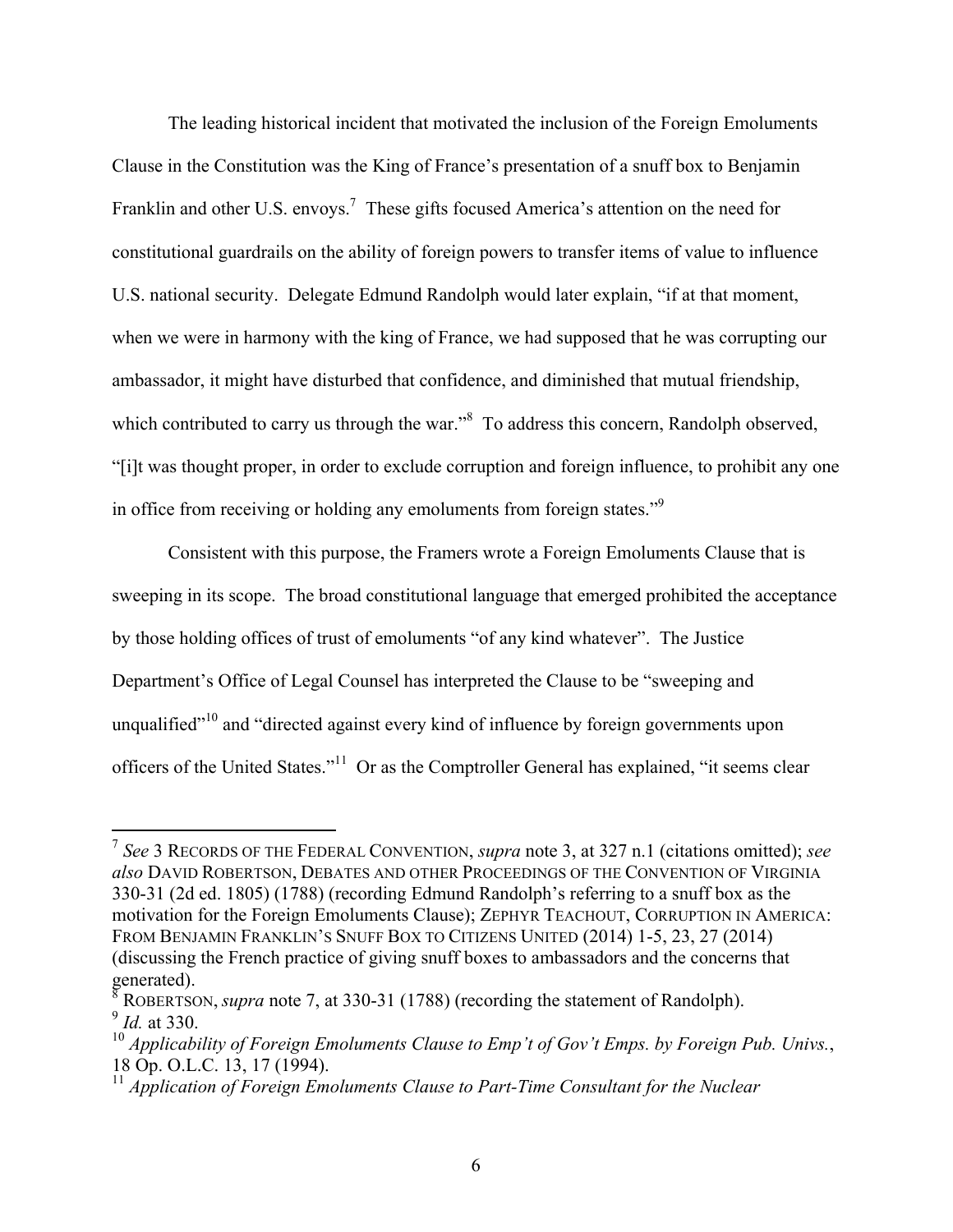from the wording of the constitutional provision that the drafters intended the prohibition to have the broadest possible scope and applicability."<sup>12</sup>

Two points about the Clause deserve special emphasis. First, in their effort to protect the nation's security, the Framers never drew the line that Defendant would now draw between forbidden services rendered in an official or employee capacity versus permissible private business deals with a foreign government. A President's public and private financial entanglements with a foreign government produce the same problems, which the Founders identified two centuries ago: foreign governments will "spare no expense" to interfere in our national security and foreign policy decision-making, our enemies will exert "external influence" on our foreign ministers and other officials, and our allies will find their "mutual friendship" with us "diminished" by even the appearance of impropriety. Yet the Defendant would have this Court believe that the Founders intended to prohibit a foreign nation from *giving* a snuff box to an ambassador, in order to protect against undue interference in our national security, but

*Regulatory Comm'n*, 10 Op. O.L.C. 96, 98 (1986) (quoting *Gifts from Foreign Prince-Officer-Constitutional Prohibition*, 24 Op. Att'y Gen. 116, 117 (1902)); *see also Application of Foreign Emoluments Clause to Part-Time Consultant*, 10 Op. O.L.C. at 98 ("Although no court has yet construed the Foreign Emoluments Clause, its expansive language and underlying purpose, as explained by Governor Randolph, strongly suggest that it be given broad scope."); *Applicability of the Emoluments Clause to Non-Government Members of ACUS*, 17 Op. O.L.C. 114, 122 (2010) (explaining that the Foreign Emoluments Clause purpose reflects the view that "[t]hose who hold offices under the United States must give the government their uncompromised loyalty" and "[t]hat judgment might be biased, and that loyalty divided, if they received financial benefits from a foreign government"). In addition to quoting Randolph, many of the opinions also cite a 1902 opinion in which the Solicitor General wrote, "[i]t is evident from the brief comments on this provision, and the established practice in our diplomatic intercourse that [the Foreign Emoluments Clause's] language has been viewed as particularly directed against every kind of influence by foreign governments upon officers of the United States, based on our historic policies as a nation." *Gifts from Foreign Prince-Officer-Constitutional Prohibition*, 24 OP. Att'y Gen. at 117 (emphasis omitted) (citations omitted). 12 *To the Sec'y of the Air Force*, 49 Comp. Gen. 819, 821 (1970); *see also In re: Major Stephen* 

<u> 1989 - Jan Salaman, masjid a shekarar 1989 - André Salaman a shekara ta 1989 - André Salaman a shekara ta 19</u>

*M. Hartnett, USMC, Retired*, 65 Comp. Gen. 382, 385-86 (1986) ("We . . . have concluded that this provision requires the broadest possible scope and application.").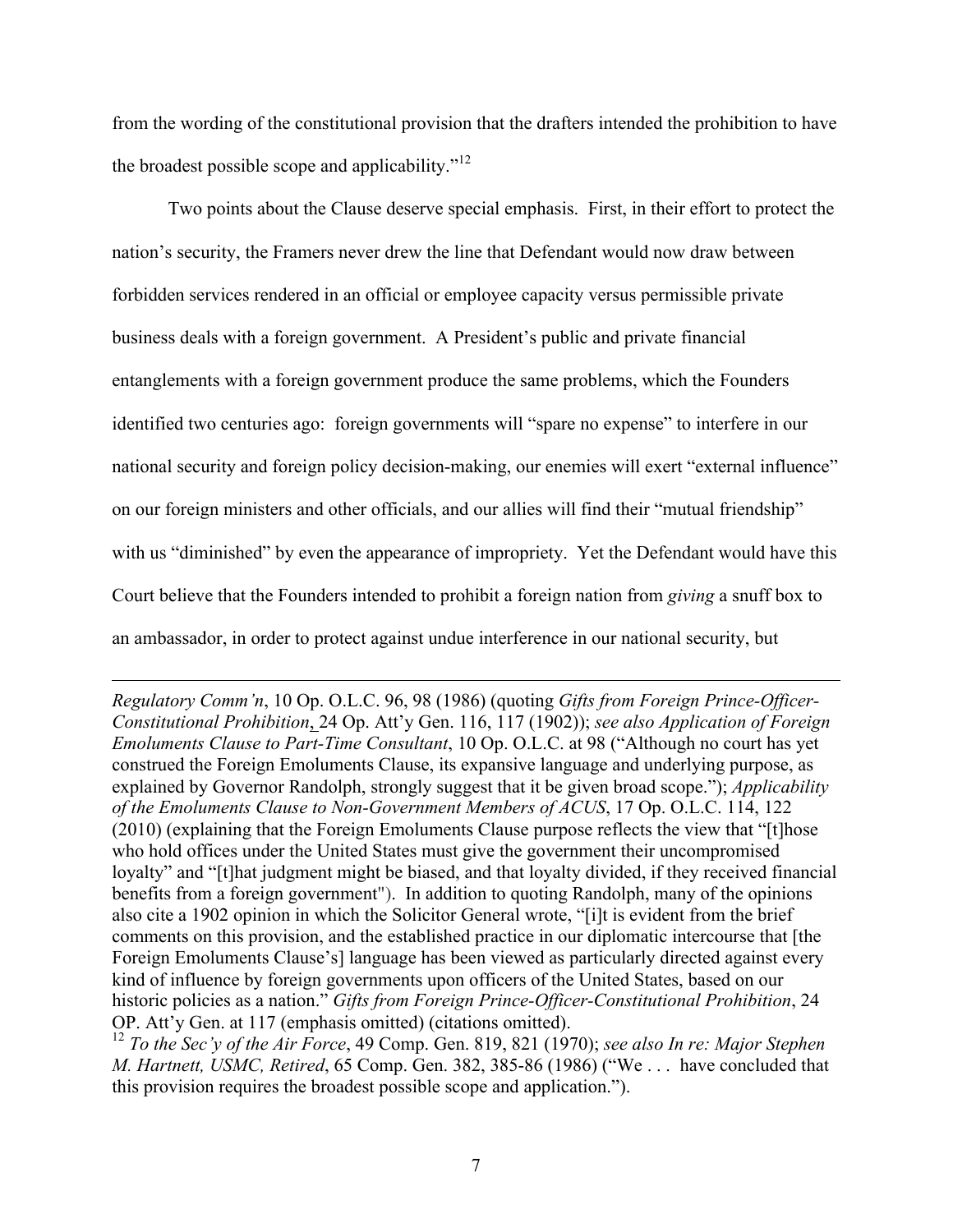intended to leave the foreign nation entirely free to *purchase* countless snuff boxes from that same ambassador (or the company he owns).

Second, the Founders created *a constitutional process* to implement their purpose: when the President chooses to accept something of value from a foreign government, the Clause does not ban the transaction outright. Rather, it simply requires the *consent of the Congress*. By so doing, the Clause strikes a thoughtful constitutional compromise, enabling Congress to protect against potential presidential abuse in the national security realm, without unduly restricting the President's ability to conduct national security affairs.

In our prior roles, amici have participated in countless urgent national security decisions in the national security, diplomatic, and intelligence spheres. Amici fully appreciate and acknowledge the need for the Executive to act expeditiously without congressional involvement to address urgent national security or foreign policy threats. But the President can claim no similar need to act without congressional participation when it comes to the ethical implications of his own private commercial transactions. This is not an area where the Executive must "speak . . . with one voice," *Am. Ins. Ass'n. v. Garamendi,* 539 U.S. 396, 424 (2003) (citations omitted), or where "secrecy" by federal officials is necessary or desirable, *United States v. Curtiss-Wright Exp. Corp.*, 299 U.S. 304, 320 (1936). Nor is it an area where the President can credibly claim superior military or policy expertise, *id.*, or that he is "better positioned to take . . . decisive, unequivocal action," *Zivotofsky ex rel. Zivotofsky v. Kerry*, 135 S. Ct. 2076, 2086 (2015).

Instead, this is an area where the consultative process enshrined in the Foreign Emoluments Clause provides a critical, balanced check. It ensures that the Executive will exercise its national security and foreign policy authority solely for the nation's good. It enables Congress and the American people to evaluate whether foreign money has improperly influenced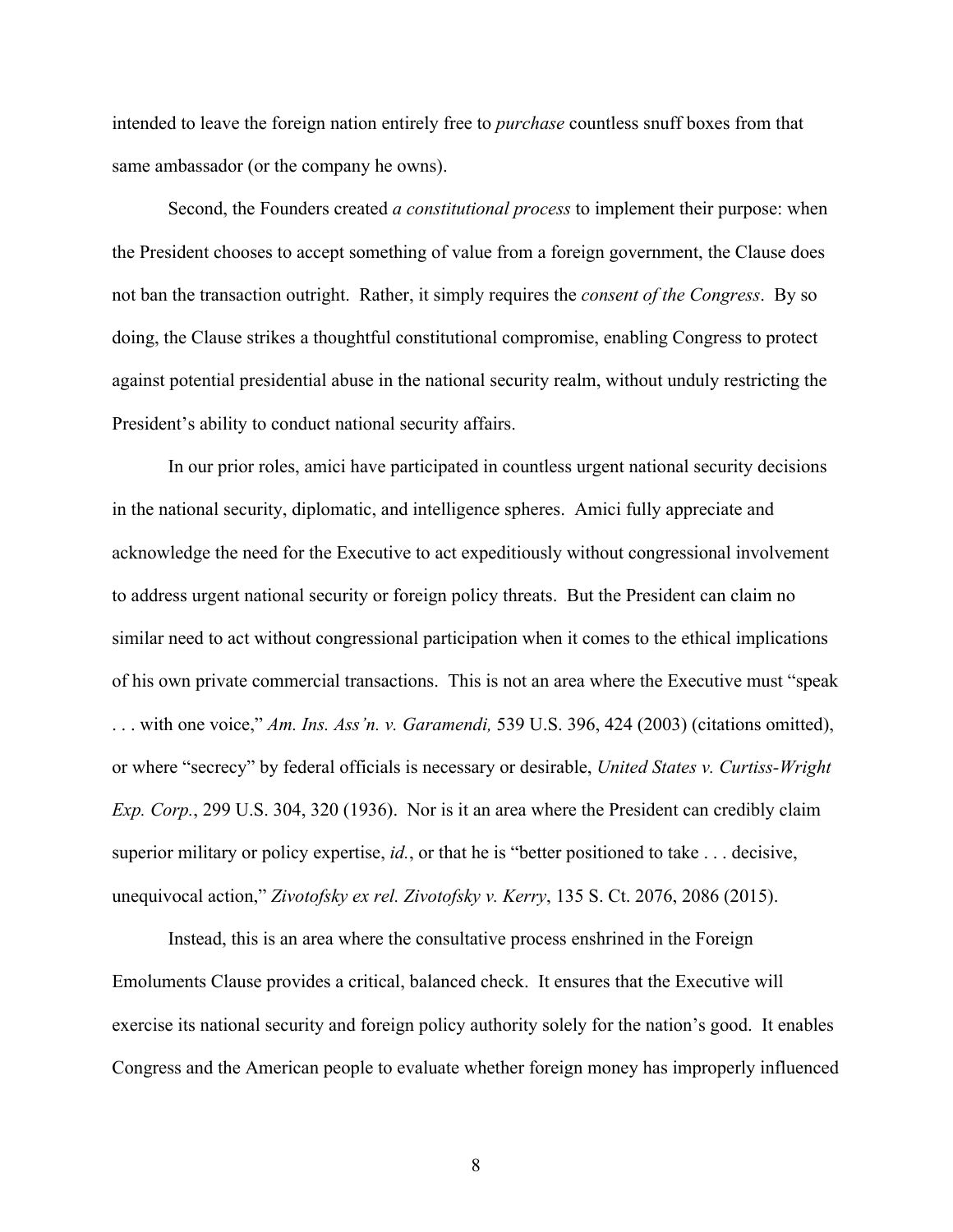otherwise opaque national security decision-making. And it does so while ensuring that the President always coordinates our national security and foreign policy—if Congress refuses to grant its consent to a transaction of value involving a foreign government, the President cannot accept the transaction, but he can continue to engage in policy-making. Indeed, this constitutional process is all the more important precisely because the President possesses such concentrated foreign policy powers. To remove the consent of Congress from all cases involving private financial transactions would upset the constitutional balance. It would grant the President broad national security policy authority without the attendant congressional oversight required to ensure transparency and accountability in a sweeping category of financial deals involving foreign governments.

Since 1789, multiple Congresses have built on the Foreign Emolument Clause's constitutional foundation to develop a framework of conflict-of-interest laws and regulations to guard against the influence of foreign nations in our policy making. Like the Foreign Emoluments Clause, this framework regulates both the private financial relationships and the official acts of U.S. officials who serve the public trust. And like the Foreign Emoluments Clause, these laws in many cases are premised on the same scheme of *notification* and *approval*: they create processes to encourage transparency and bring potential conflicts of interest to light, yet offer officials an opportunity to clear the conflicts and to continue working on particular matters with a superior's approval.

Amici have all given public service under these laws. We have complied with the federal statute prohibiting executive branch officials from participating in matters that will affect their private financial interests (with a waiver and public disclosure in cases where the interest is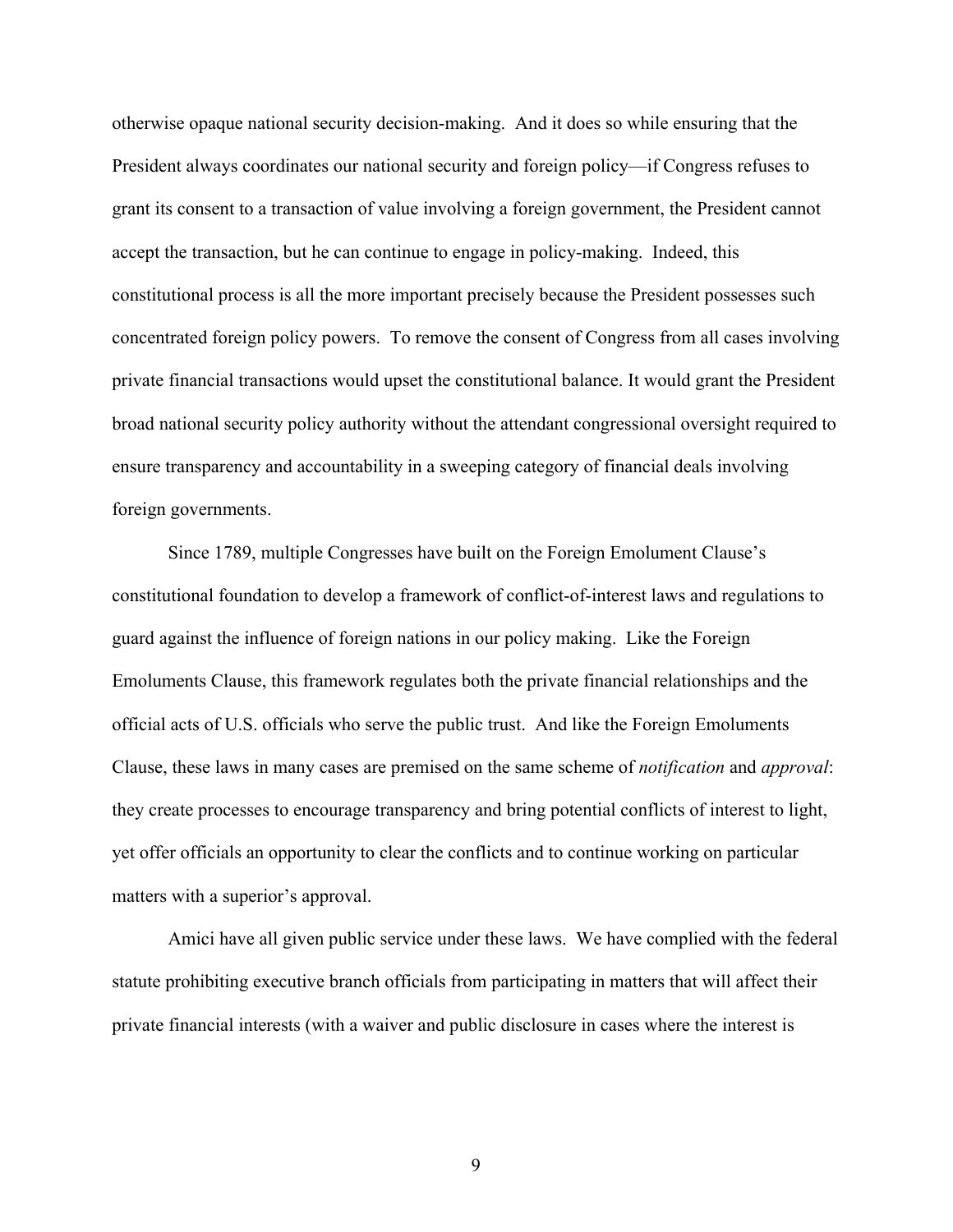deemed unlikely to affect the integrity of their services).<sup>13</sup> We have complied with regulations that require recusal where a financial interest would create even an appearance of bias (with a waiver available if we inform the agency and receive authorization from an agency official).<sup>14</sup> As public officials, we complied with laws prohibiting us from acting as agents of a foreign government.<sup>15</sup> As former officials, we have obeyed laws that restrict the capacity of a former official to represent or assist a foreign government in the year after leaving office<sup>16</sup> and require citizens who otherwise serve as such agents to publicly register their clients with the U.S.

government.17

Through these laws and others,<sup>18</sup> Congresses over the years have affirmed what our

Founders understood from the start: our national security and foreign policy interests demand a

<sup>&</sup>lt;sup>13</sup> 18 U.S.C. § 208 (2012). This provision is part of a larger anti-corruption segment of the United States Code. Surrounding sections criminalize giving public officials bribes, *id.* §§ 201, 210; taking bribes*, id.* §§ 203, 211; the pursuit of a claim by a current government employee when the government is an adverse party, *id.* § 205; and the involvement by ex-government employees in matters in which they had previously "participated personally and substantially,"

*id.* § 207.<br><sup>14</sup> *See* 5 C.F.R. § 2635.502 (2017).<br><sup>15</sup> 18 U.S.C. § 219 (2012).<br><sup>16</sup> *Id.* § 207(f).<br><sup>17</sup> 22 U.S.C. § 612.

<sup>18</sup> *See, e.g.*, 5 U.S.C. § 7342; 18 U.S.C. § 209; *supra* note 13. There are also other examples of disclosure and approval statutory or regulatory schemes that are designed specifically to prevent foreign government influence in national security matters. In one regulatory regime overseen by the Department of the Treasury, companies contemplating mergers with or sales to foreign corporations in circumstances that could give rise to national security concerns must receive clearance from an inter-agency process. *See Committee on Foreign Investment in U.S. [CFIUS]: Process Overview*, U.S. Dep't of the Treasury (Dec. 1, 2010), http://www.treasury.gov/resourcecenter/international/foreign-investment/Pages/cfius-overview.aspx (providing an overview of the CFIUS process). Under another regime operated by the Department of Defense, a company under foreign ownership, control of influence may not receive a facility security clearance (and a company with such a clearance must report to the U.S. government that it is preparing to engage in a transaction with a foreign counterpart). *See FOCI FAQs*, U.S. Dep't of Def., http://www.dss.mil/isp/foci/foci\_faqs.html (providing an overview of the National Industrial Security Program process).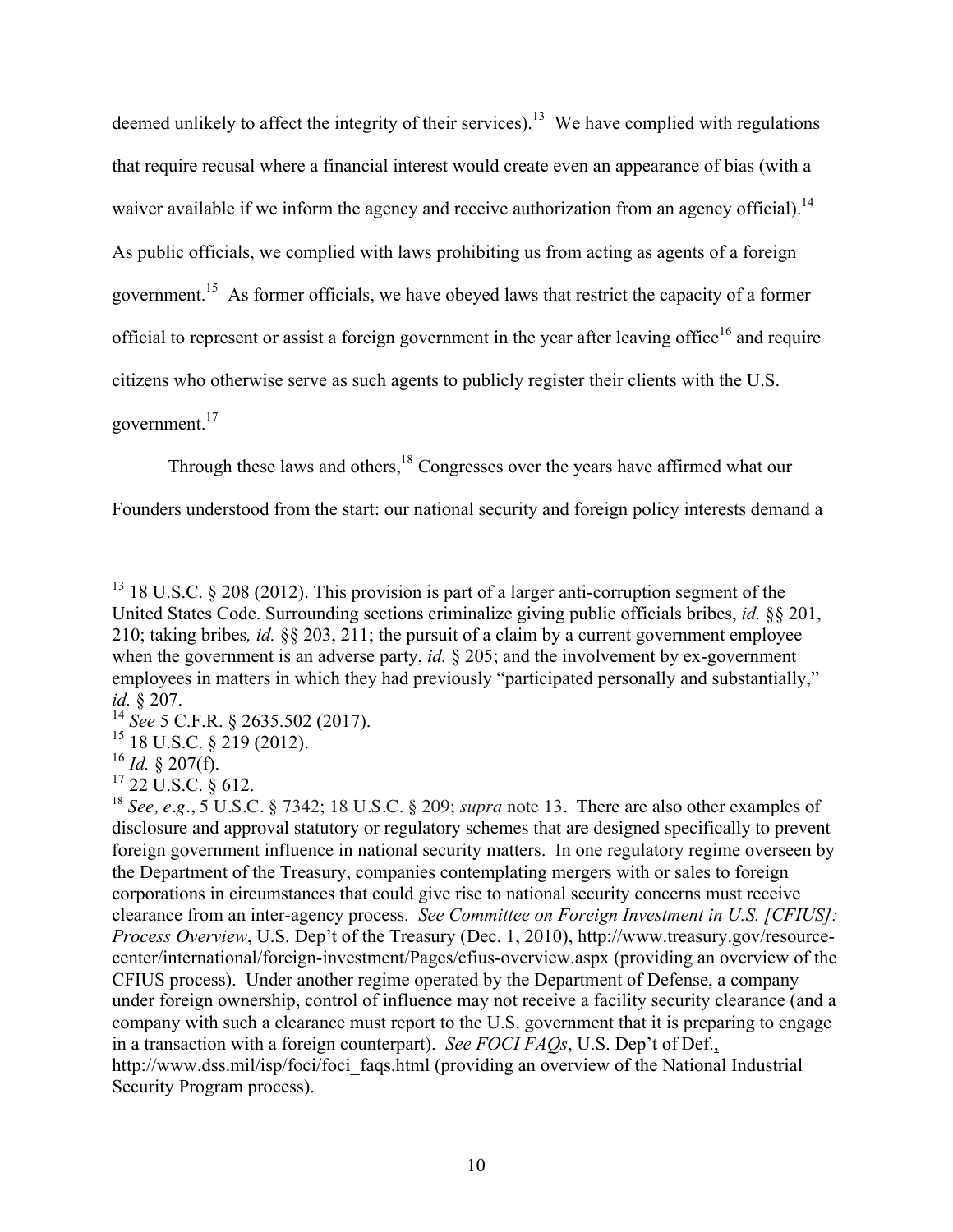balanced set of guardrails against conflicts of interests from overseas business entanglements with foreign governments. These guardrails prevent undue influence, while allowing such interactions in particular cases where there is disclosure and approval. However, the Department of Justice previously has taken the view that many of these statutory guardrails do not constitutionally apply to the President due to separation of powers concerns, saying their impact is either to "disable him from performing some of the functions prescribed by the Constitution or to establish a qualification for his serving as President (to wit, elimination of financial conflicts) beyond those contained in the Constitution."19 The Defendant now asks the Court to take the additional step of reading private business transactions entirely out of the Foreign Emoluments Clause—a constitutional provision that embodies these same separation of powers concerns. For the Court to do so would create a significant legal vacuum that exposes our national security policy to the very foreign influences that both the Founders and subsequent Congresses tried to counteract.

<sup>&</sup>lt;sup>19</sup> Letter from Laurence H. Silberman, Acting Att'y Gen., to Howard W. Cannon, Chairman, Comm. on Rules and Admin., U.S. Senate 4 (Sept. 20, 1974), http://fas.org/irp/agency/doj/olc/092074.pdf (discussing 18 U.S.C. § 208 (1970)); *see also Conflicts of Interest and the Presidency*, CRS Legal Sidebar (Oct. 14, 2016), http://fas.org/sgp/crs/misc/conflicts.pdf ("The Supreme Court has let stand a lower court decision recognizing the constitutionality of financial disclosures by elected officials under ethics laws. The Court also has generally upheld the constitutionality of campaign finance disclosure requirements as substantially related to the governmental interest of safeguarding the integrity of the electoral process by promoting transparency and accountability. Imposing any more formal restrictions on the President may require a constitutional amendment, given the concern that statutory limitations such as disqualification could impede constitutional duties and raise separation of powers concerns."). The President has submitted a financial disclosure under 5 U.S.C. app. § 101(d), (f)(1) (2012), but that disclosure does not identify for Congress or any other audience the financial dealings the President has with foreign governments. Theodoric Meyer and Matthew Nussbaum, *Trump Reports Assets of at Least \$1.4 Billion in Financial Disclosure*, Politico (June 16, 2017), http://www.politico.com/story/2017/06/16/us-ethics-officereleases-trumps-financial-disclosure-239649.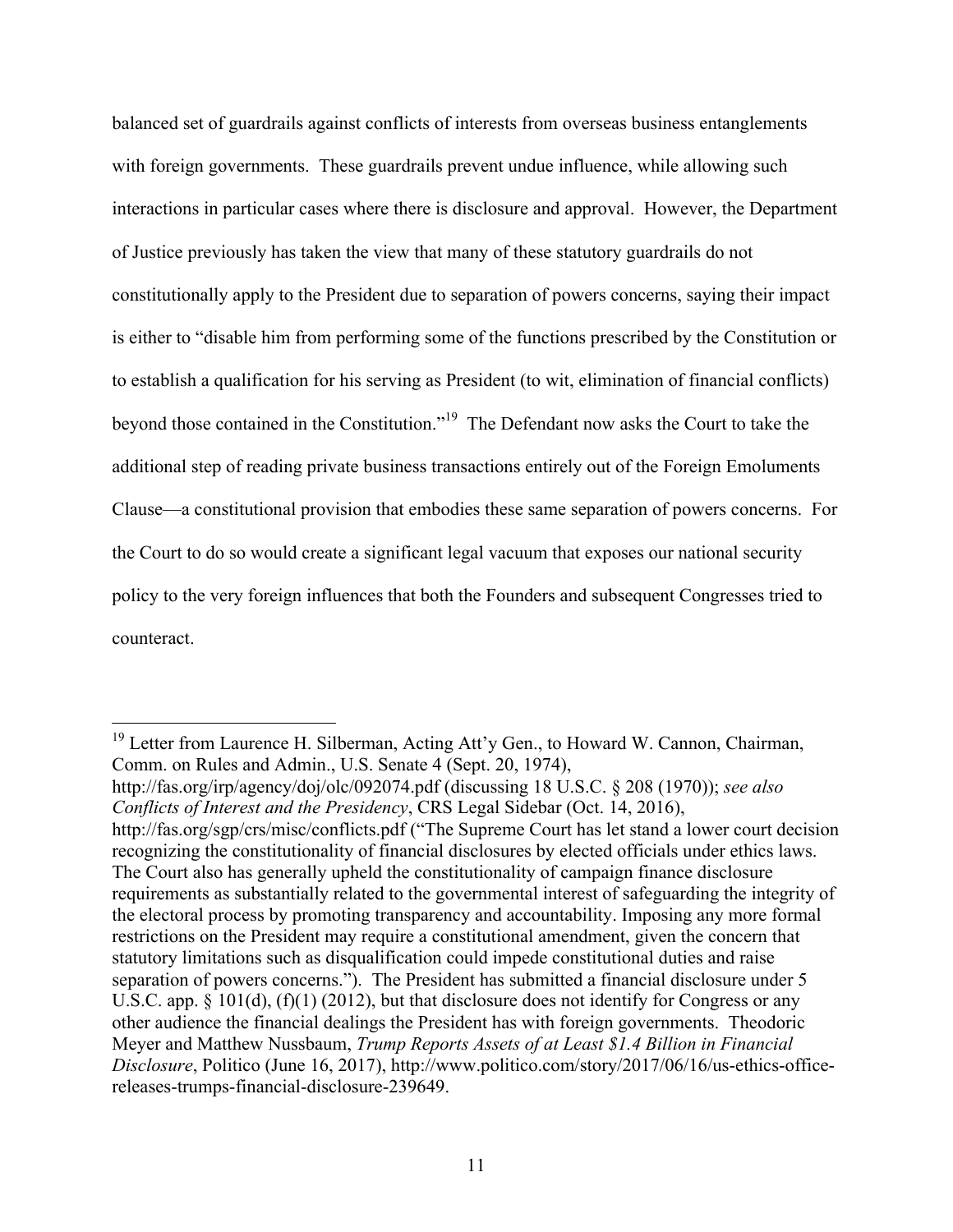**II. A reading of the Foreign Emoluments Clause that encompasses private business dealings with foreign governments is essential to U.S. national security and foreign policy interests in the modern era.**

A reading of the Foreign Emoluments Clause that excludes private business entanglements with foreign governments could harm our national security and foreign policy in several ways. First, and most obvious, the United States is engaged in a range of highly sensitive interactions throughout the world in a fraught national security and foreign policy climate. Our adversaries and even our allies seek every advantage that is available on the international stage. A coherent national response to these threats requires our officials' undivided attention and commitment to serving our national interest. Allowing private business deals with foreign governments to go undisclosed, unapproved, and unmonitored creates substantial danger that national security or foreign policy decisions, "consciously or otherwise, will be motivated by something other than the public's interest."<sup>20</sup>

Second, leaving private business transactions unreviewed creates an appearance of impropriety that undermines our global interests. Across administrations of both parties, the United States has fought against corruption around the globe as a core tenet of its foreign policy, on the grounds that it "saps economic growth, hinders development, destabilizes governments, undermines democracy, and provides openings for dangerous groups like criminals, traffickers, and terrorists."<sup>21</sup> The United States has been a global leader in these efforts, devoting roughly \$1

<sup>&</sup>lt;sup>20</sup> Jack Maskell, Cong. Research Serv., R43365, Financial Assets and Conflict of Interest Regulation in the Executive Branch 1 (2014) (quoting The Association of the Bar of the City of New York, Special Committee on Congressional Ethics, James C. Kirby, Executive Director, Congress and the Public Trust, 38-39 (1970)).

<sup>21</sup> *U.S. Anti-Corruption Efforts*, U.S. Dep't of St., http://www.state.gov/anticorruption/ (accessed Nov. 1, 2017). USAID similarly funds anti-corruption efforts abroad, and the Justice Department's Office of Overseas Prosecutorial Development Assistance and Training works to promote anti-corruption abroad through the training of foreign prosecutors. *Office of Overseas*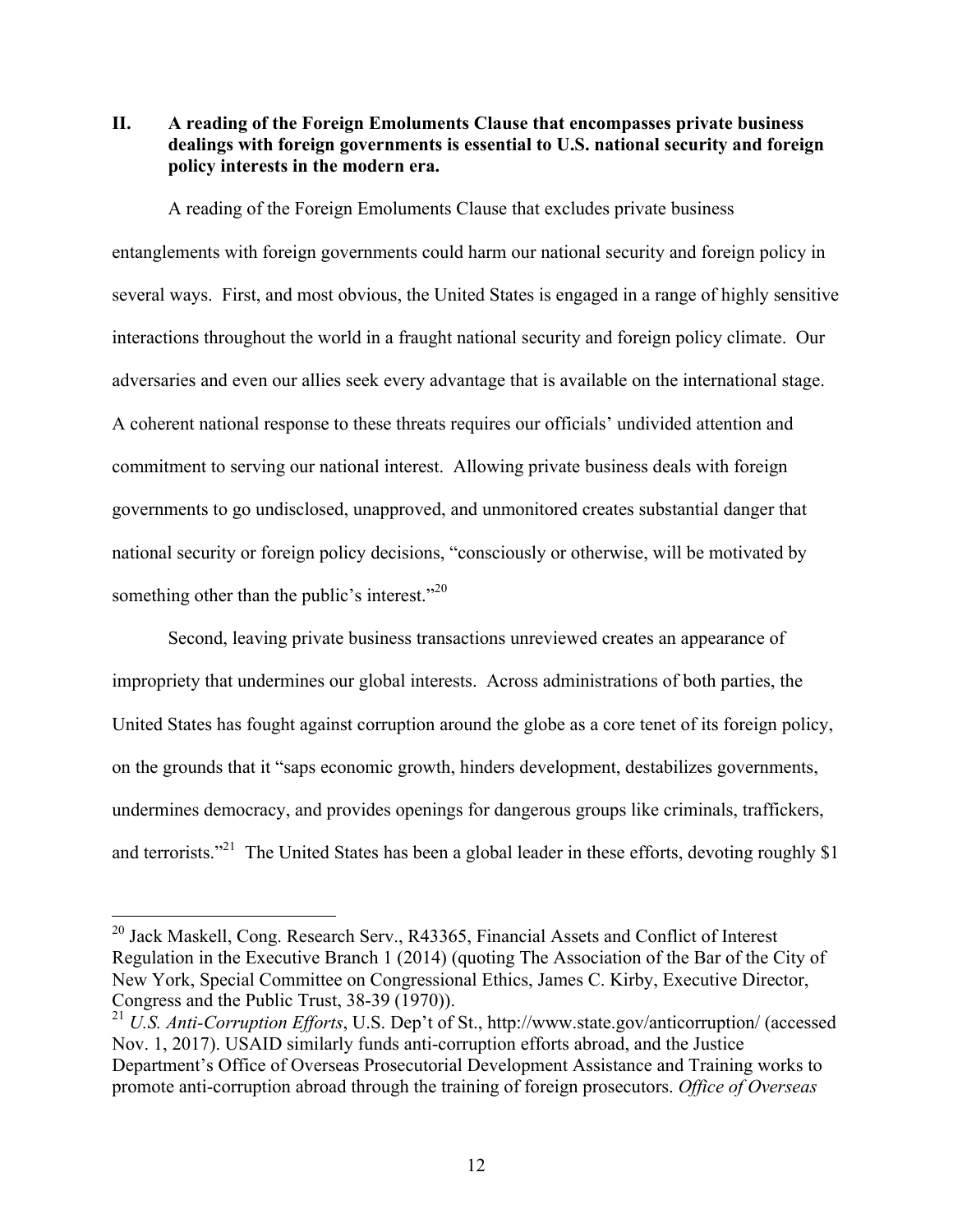billion per year to anti-corruption and related programs.<sup>22</sup> A central aspect of these global efforts involves ensuring that government officials do not entangle their official interests with their private business dealings.23 Allowing our own President to engage in precisely such entanglements corrodes this pillar of U.S. foreign policy, by acknowledging that our legal system will tolerate the very same self-dealing that we condemn whenever we see it abroad.<sup>24</sup> And if a foreign nation sees the United States taking an action on the international stage and is unsure whether the step is being taken because it is in the rigorously assessed national security interests of the country or the momentary financial interests of a single official, the foreign nation will begin to question the strength and durability of the U.S. commitment to that course of action.

Third, allowing the President to engage in undisclosed, unapproved private business deals with foreign governments will confuse and fragment the channels by which foreign policy and national security policy is made. If they do not like the answer they receive on a diplomatic track, foreign governments looking to secure favorable policy outcomes from the U.S.

<u> 1989 - Jan Salaman, masjid a shekarar 1989 - André Salaman a shekara ta 1989 - André Salaman a shekara ta 19</u>

*Prosecutorial Development Assistance and Training*, U.S. Dep't of Just., http://www.justice.gov/criminal-opdat. <sup>22</sup> *The U.S. Global Anticorruption Agenda*, The White House (Sept. 24, 2015),

http://obamawhitehouse.archives.gov/the-press-office/2014/09/24/fact-sheet-us-global-

anticorruption-agenda. <sup>23</sup> *See, e.g.*, *Annex to the Recommendation of the Council on OECD Guidelines for Managing Conflict of Interest in the Public Service*, Org. for Econ. Co-operation and Dev. [OECD] 2 (2003), http://www.oecd.org/governance/ethics/2957360.pdf ("Governments are increasingly expected to ensure that public officials do not allow their private interests and affiliations to compromise official decision-making and public management.").

 $^{24}$  The potential for domestic affairs to undermine our stated foreign policy interests has, of course, previously affected judicial determinations involving purely domestic issues. *See generally* Mary Dudziak, *Desegregation as a Cold War Imperative*, 41 STAN. L. REV. 61, 65 (1988) (noting that "[a]ccording to the Department [of Justice], [*Brown v. Board of Education*] was important because '[t]he United States is trying to prove to the people of the world, of every nationality, race and color, that a free democracy is the most civilized and most secure form of government yet devised by men") (quoting Brief for the United States as Amicus Curiae at 6, Brown v. Bd. of Educ., 347 U.S. 483 (1954)).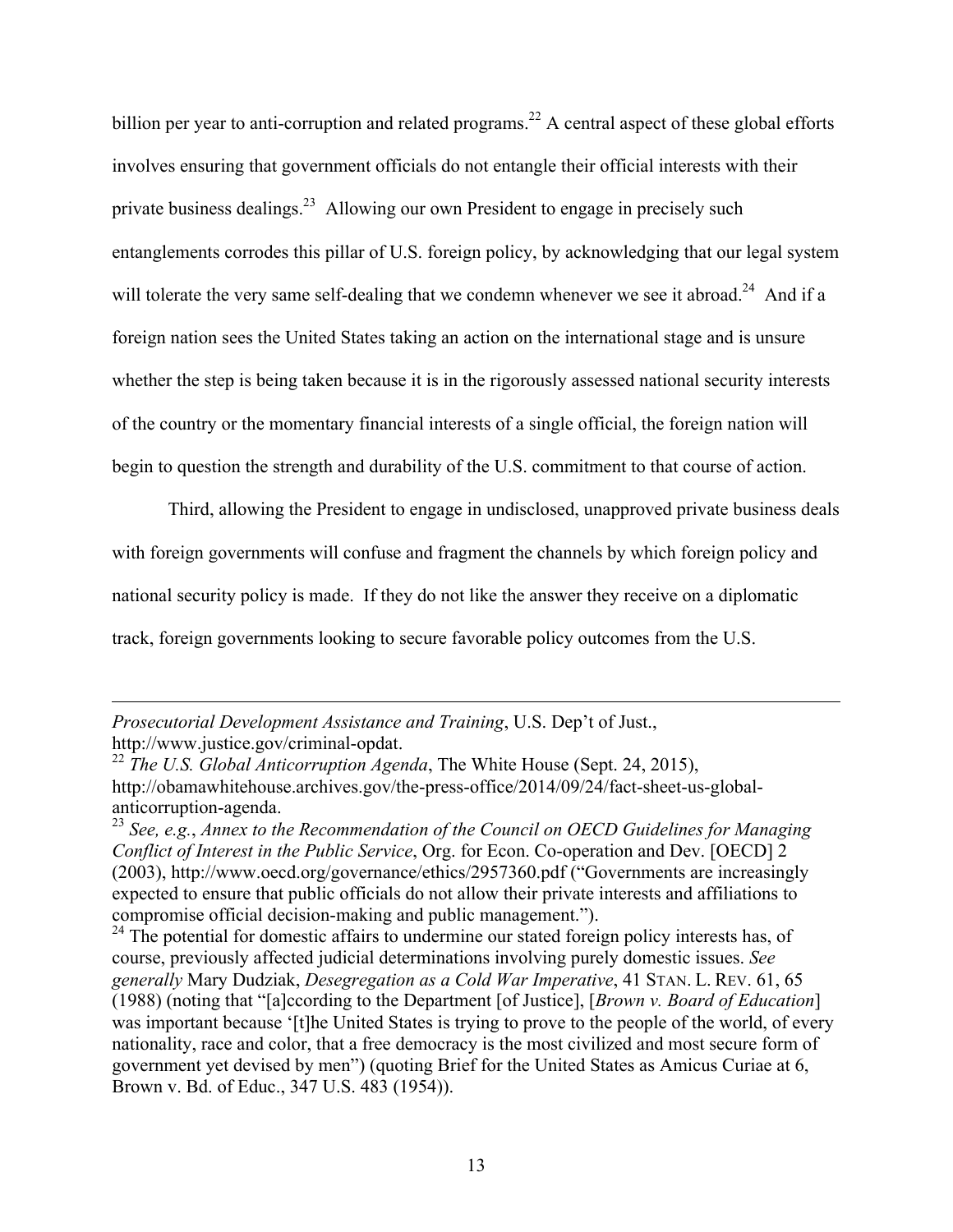government will start to think that they can pursue a more favorable answer on a business track. Inevitably, these diplomatic and business tracks will include different officials with different interests and views, and will lead to different conversations. At the very least, this splintering of the channels of national security and foreign policy relations will undermine our government's capacity to speak with one voice. Splintered channels of national security decision-making will confuse the consistency and clarity of our messages to other countries and hamstring the effectiveness of our policy decisions.

If anything, giving the Foreign Emoluments Clause its full and natural reading is more important today than ever before. Nor has the broad, prophylactic function rule of the Clause ever been more important. The global economy has drawn together more tightly, creating countless more opportunities for foreign governments to use private transactions and relationships to influence our economic health. At the same time, the global nature of modern national security and foreign policy challenges, from terrorism to cyber threats to climate change, has compelled the United States to engage the world through a web of security, trade and other relations. This growing interdependence has created a greater opportunity than ever for U.S. officials to engage in financial entanglements with foreign government actors, along with a greater risk than ever that those private relations will compromise U.S. security and foreign policy interests.

Defendant never disputes that the Foreign Emoluments Clause was designed expressly to protect U.S. national security and foreign policy interests throughout the world. And yet, their papers to this Court never actually address the grave national security or foreign policy consequences of their narrow reading of the Clause. The Defendant claims that a narrow rule is needed because otherwise too many transactions would be barred—at least, without consent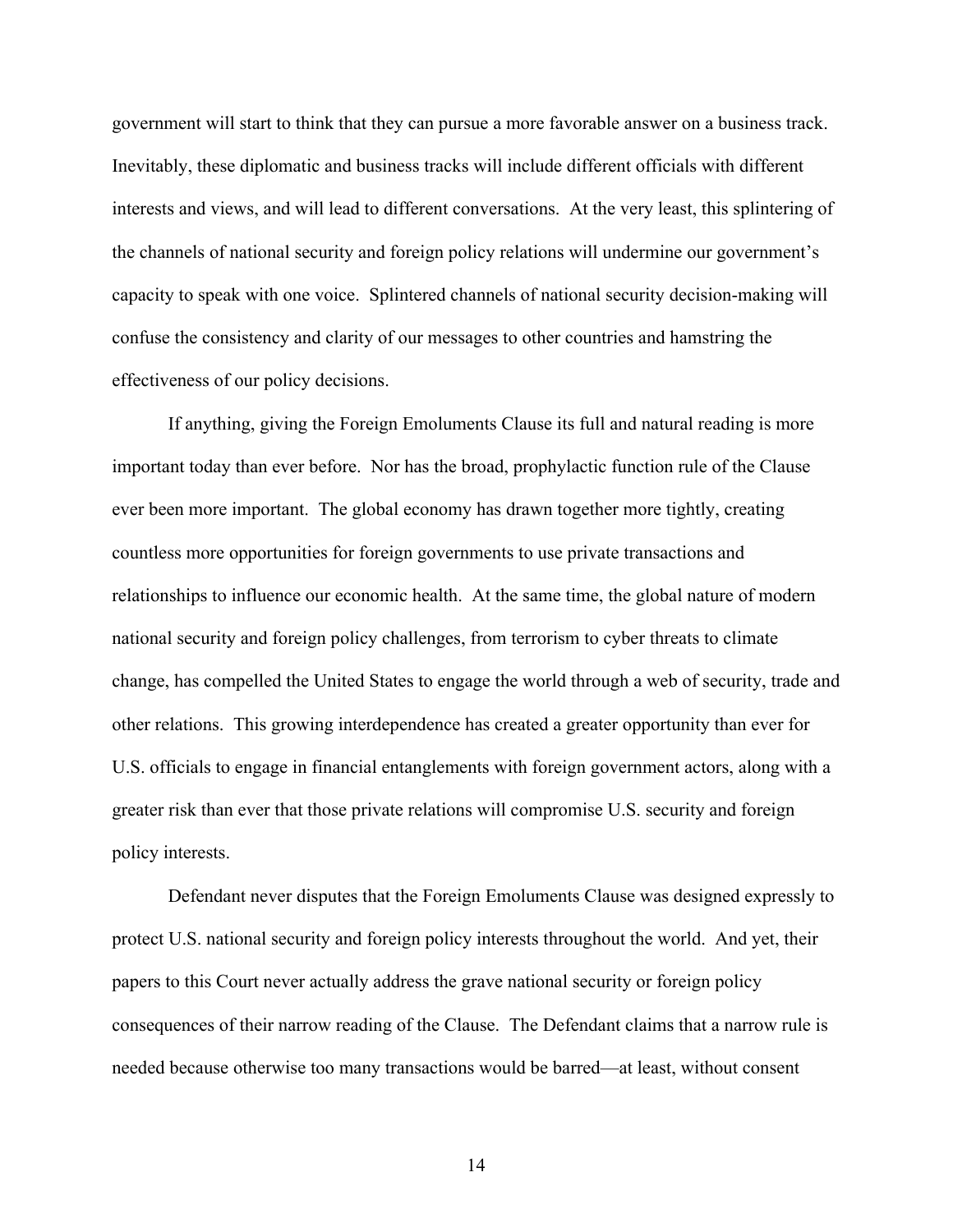from Congress.<sup>25</sup> But Congress can address this concern, as it has in the past, by exempting any transaction, or category of transactions, from the Clause *once the President discloses them to Congress*. 26 More to the point, the appropriate judicial response to a violation of a constitutional provision that threatens our national security is not to ignore it and seek to artificially narrow the provision; it is to set into motion the constitutional checks and balances—here, disclosure and consent—that the Founders themselves expressly designed to address that issue.<sup>27</sup>

#### **CONCLUSION**

For all of the foregoing reasons, Defendant's motion to dismiss should be denied.

Respectfully submitted,

RULE OF LAW CLINIC MESSING & SPECTOR LLP Yale Law School 1200 Steuart St. #2112 127 Wall Street, P.O. Box 208215 Baltimore MD 21230 New Haven, CT 06520-8215 202-277-8173 203-432-4932

 $\sqrt{s}/\sqrt{s}$ Harold Hongju Koh Phillip Spector (D.C. Bar No. 479121)

*Counsel for Amici Curiae*<sup>28</sup>

 <sup>25</sup> *See* Def. Mem. 38-41.

<sup>26</sup> *See, e.g.*, Foreign Gifts and Decorations Act, 5 U.S.C. § 7342 (2012); 37 U.S.C*.* § 908. *See also* Def. Mem. 37.

 $27$  At the very least, where, as here, the official engages in knowing and, indeed, purposeful financial transactions involving foreign governments, the national security and foreign policy concerns loom especially large, because the risk of undue influence at its height.

<sup>&</sup>lt;sup>28</sup> We are grateful to the student members of the Yale Law School Rule of Law Clinic—Colleen Culbertson, Alexandra Mahler-Haug, Adeel Mohammadi, Joseph Schottenfeld, and Nathaniel Zelinsky—for their contributions to this submission.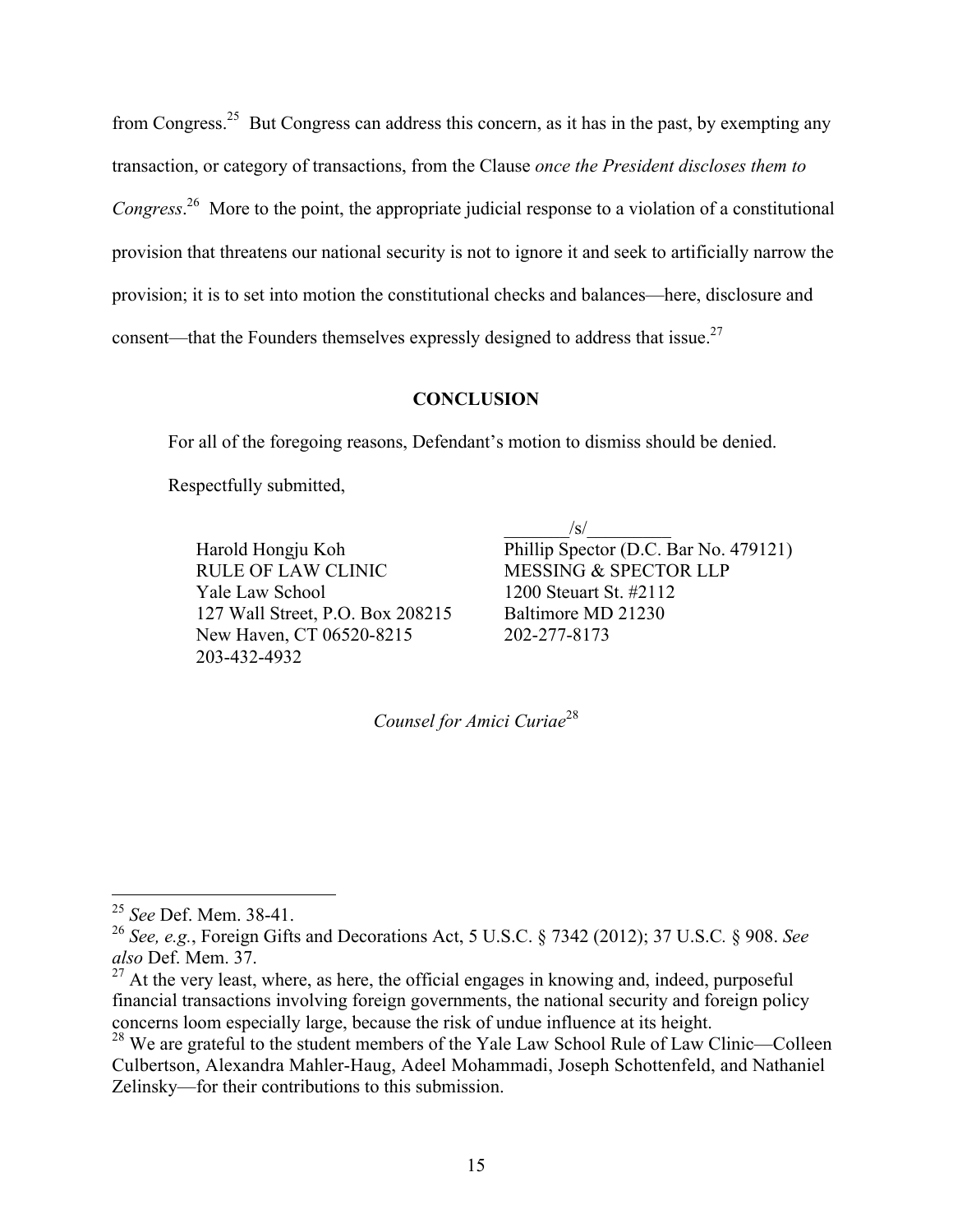### **APPENDIX: List of** *Amici Curiae*

1. Madeleine K. Albright served as Secretary of State from 1997 to 2001. A refugee and naturalized American citizen, she served as U.S. Permanent Representative to the United Nations from 1993 to 1997. She has also been a member of the Central Intelligence Agency External Advisory Board since 2009 and of the Defense Policy Board since 2011, in which capacities she has received assessments of threats facing the United States.

2. Bruce Andrews served as Deputy Secretary of Commerce from 2014 to January 20, 2017.

3. Daniel Benjamin served as Ambassador-at-Large for Counterterrorism at the U.S. Department of State from 2009 to 2012.

4. Antony Blinken served as Deputy Secretary of State from 2015 to January 20, 2017. He previously served as Deputy National Security Advisor to the President of the United States from 2013 to 2015.

5. William J. Burns served as Deputy Secretary of State from 2011 to 2014. He previously served as Under Secretary of State for Political Affairs from 2008 to 2011, as U.S. Ambassador to Russia from 2005 to 2008, as Assistant Secretary of State for Near Eastern Affairs from 2001 to 2005, and as U.S. Ambassador to Jordan from 1998 to 2001.

6. Bathsheba N. Crocker served as Assistant Secretary of State for International Organization Affairs from 2014 to 2017.

7. Ryan Crocker served as U.S. Ambassador to Afghanistan from 2011 to 2012, as U.S. Ambassador to Iraq from 2007 to 2009, as U.S. Ambassador to Pakistan from 2004 to 2007, as U.S. Ambassador to Syria from 1998 to 2001, as U.S. Ambassador to Kuwait from 1994 to 1997, and U.S. Ambassador to Lebanon from 1990 to 1993.

8. Daniel Feldman served as U.S. Special Representative for Afghanistan and Pakistan from 2014 to 2015, Deputy U.S. Special Representative for Afghanistan and Pakistan from 2009 to 2014, and previously Director for Multilateral and Humanitarian Affairs at the National Security Council.

9. Joshua A. Geltzer served as Senior Director for Counterterrorism at the National Security Council from 2015 to 2017. Previously, he served as Deputy Legal Advisor to the National Security Council and as Counsel to the Assistant Attorney General for National Security at the Department of Justice.

10. Suzy George served as Deputy Assistant to the President and Chief of Staff and Executive Secretary to the National Security Council from 2014 to 2017.

11. Chuck Hagel served as Secretary of Defense from 2013 to 2015, and previously served as Co-Chair of the President's Intelligence Advisory Board. From 1997 to 2009, he served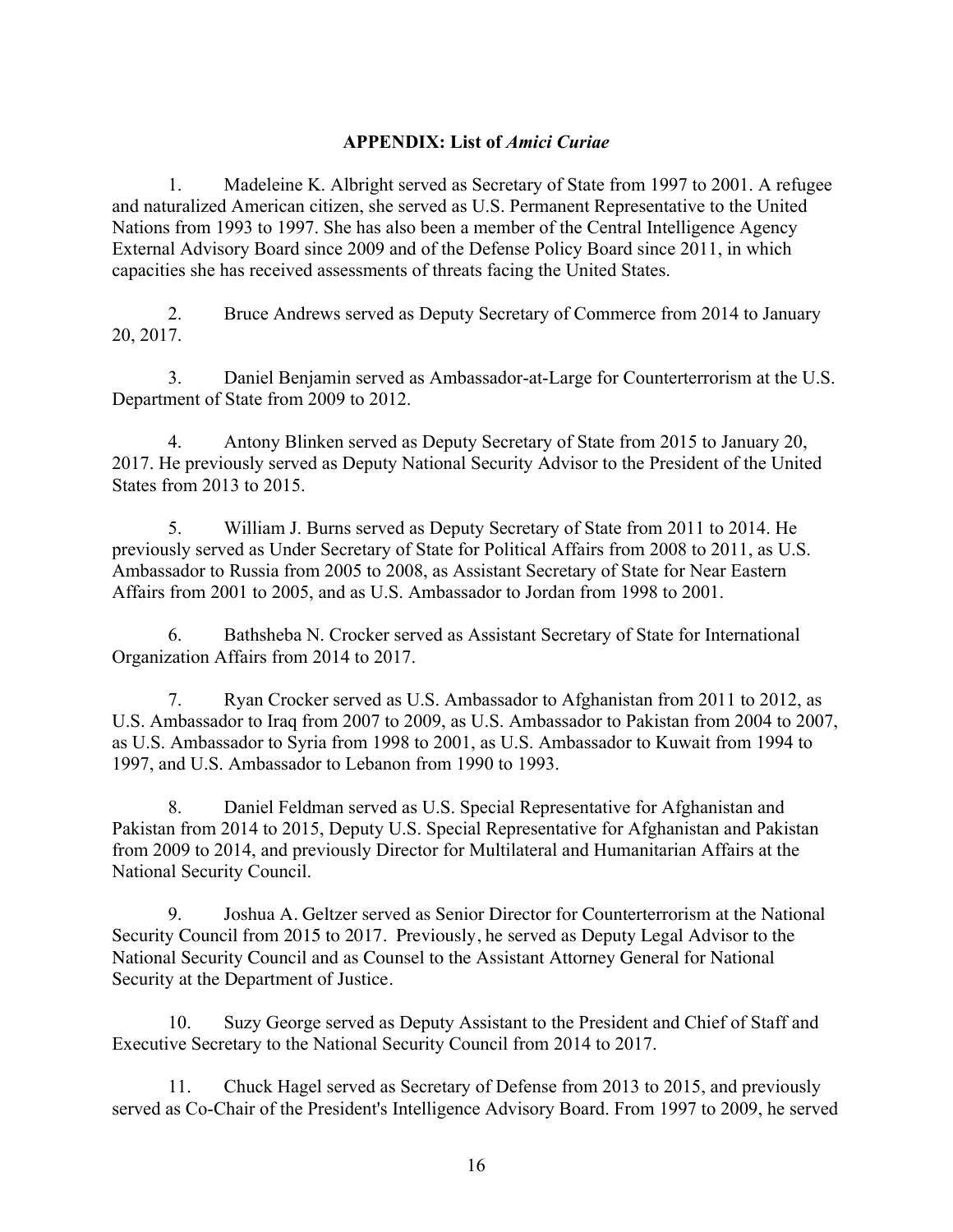as U.S. Senator for Nebraska, and as a senior member of the Senate Foreign Relations and Intelligence Committees.

12. Heather A. Higginbottom served as Deputy Secretary of State for Management and Resources from 2013 to 2017.

13. Christopher R. Hill served as Assistant Secretary of State for East Asian and Pacific Affairs from 2005 to 2009. He also served as U.S. Ambassador to Macedonia, Poland, the Republic of Korea, and Iraq.

14. John F. Kerry served as Secretary of State from 2013 to January 20, 2017.

15. Prem Kumar served as Senior Director for the Middle East and North Africa on the National Security Council staff of the White House from 2013 to 2015.

16. James C. O'Brien served as Special Presidential Envoy for Hostage Affairs from 2015 to January 20, 2017. He served in the U.S. Department of State from 1989 to 2001, including as Principal Deputy Director of Policy Planning and as Special Presidential Envoy for the Balkans.

17. Jeffrey Prescott served as Special Assistant to the President and Senior Director for Iran, Iraq, Syria and the Gulf States from 2015 to 2017, and as Deputy National Security Advisor to the Vice President from 2013 to 2015.

18. Kori Schake served as the Deputy Director for Policy Planning at the U.S. Department of State from December 2007 to May 2008. Previously, she was the director for Defense Strategy and Requirements on the National Security Council in President George W. Bush's first term.

19. Eric P. Schwartz served as Assistant Secretary of State for Population, Refugees and Migration from 2009 to 2011. From 1993 to 2001, he was responsible for refugee and humanitarian issues on the National Security Council, ultimately serving as Special Assistant to the President for National Security Affairs and Senior Director for Multilateral and Humanitarian Affairs.

20. Wendy R. Sherman served as Under Secretary of State for Political Affairs from 2011 to 2015.

21. Vikram Singh served as Deputy Special Representative for Afghanistan and Pakistan from 2010 to 2011 and as Deputy Assistant Secretary of Defense for Southeast Asia from 2012 to 2014.

22. James B. Steinberg served as Deputy National Security Adviser from 1996 to 2000 and as Deputy Secretary of State from 2009 to 2011.